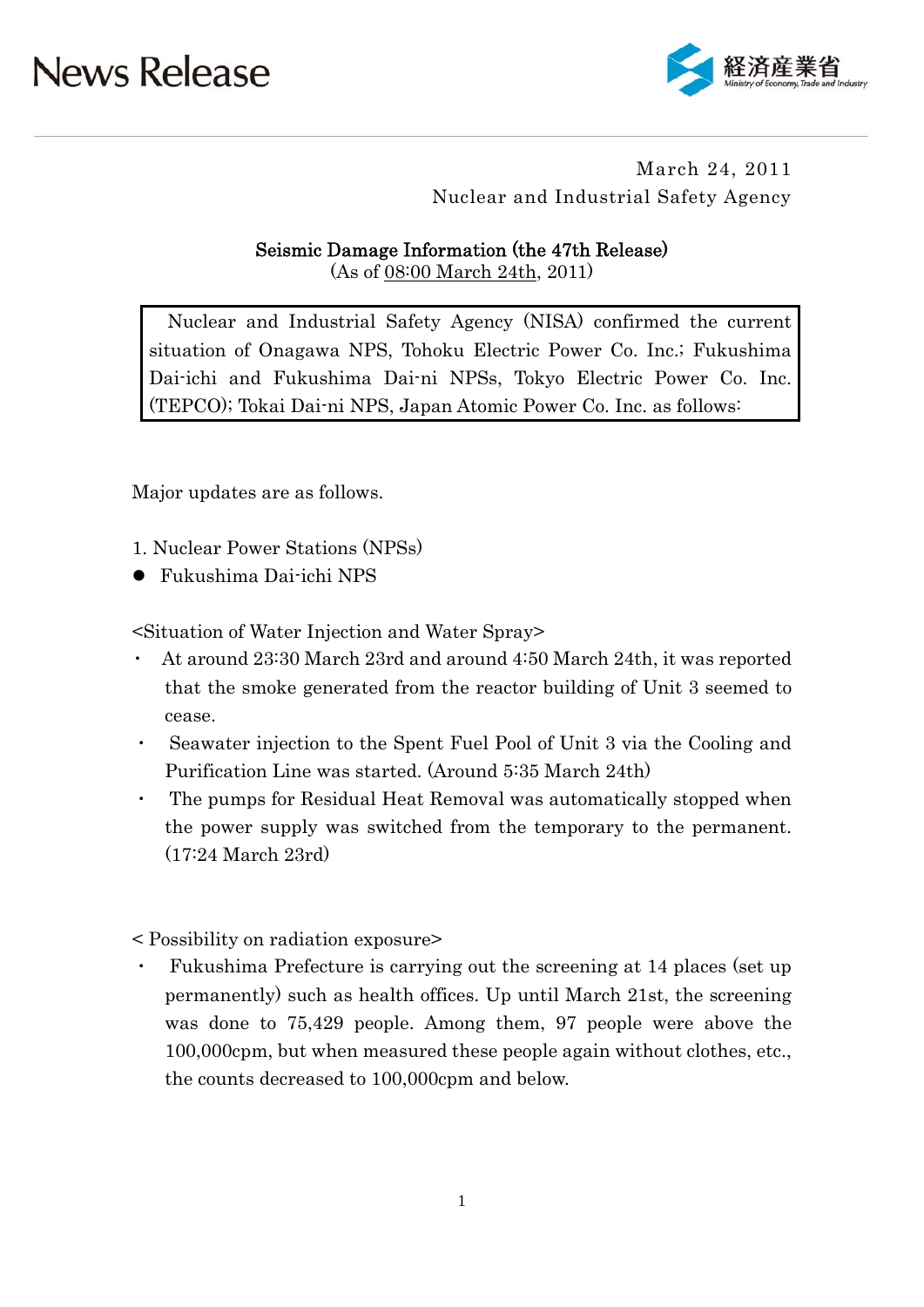

(Attached sheet)

### 1. The state of operation at NPS (Number of automatic shutdown units: 10)

- Fukushima Dai-ichi NPS, TEPCO (Okuma Town and FutabaTown, Futaba County, Fukushima Prefecture)
- (1) The state of operation

| Unit 1 (460MWe):     | automatic shutdown                           |
|----------------------|----------------------------------------------|
| Unit 2 (784MWe):     | automatic shutdown                           |
| Unit 3 (784MWe):     | automatic shutdown                           |
| Unit 4 (784MWe):     | in periodic inspection outage                |
| Unit 5 (784MWe):     | in periodic inspection outage, cold shutdown |
|                      | at 14:30 March 20th                          |
| Unit $6(1,100MWe)$ : | in periodic inspection outage, cold shutdown |
|                      | at 19:27 March 20th                          |

|                                                                             | Unit 1                     | Unit 2                             | Unit 3                     | Unit 4                 | Unit 5                 | Unit 6                 |
|-----------------------------------------------------------------------------|----------------------------|------------------------------------|----------------------------|------------------------|------------------------|------------------------|
| Reactor<br>Pressure*1<br>[MPa]                                              | 0.511(A)<br>0.488(B)       | 0.076(A)<br>0.076(B)               | 0.004(C)<br>0.142(A)       |                        | 0.108                  | 0.109                  |
| CV Pressure<br>$(D/W)$ [kPa]                                                | 385                        | 105                                | down scale                 |                        |                        |                        |
| Reactor Water<br>Level <sup>*2</sup> [mm]                                   | $-1,700(A)$<br>$-1,700(B)$ | $-1,200(A)$<br>Not<br>available(B) | $-1,800(A)$<br>$-2,300(B)$ |                        | 1,846                  | 2,397                  |
| Suppression<br>Pool<br>Water<br>Temperature<br>$(S/C)$ $[\mathcal{C}]$      |                            |                                    |                            |                        |                        |                        |
| Suppression<br>Pool Pressure<br>$(S/C)$ [kPa]                               | 370                        | down scale                         | down scale                 |                        |                        |                        |
| Fuel<br>Spent<br>Pool<br>Water<br>Temperature<br>$\lbrack \text{C} \rbrack$ |                            | 52                                 |                            | 100                    | 45.1                   | 23.5                   |
| Time<br>of<br>Measurement                                                   | 01:00<br>March<br>24th     | 01:00<br>March<br>24th             | 02:40<br>March<br>24th     | 02:40<br>March<br>24th | 05:00<br>March<br>24th | 05:00<br>March<br>24th |

### (2) Major Plant Parameters (As of 05:00 March 24th)

\*1: Converted from reading value to absolute pressure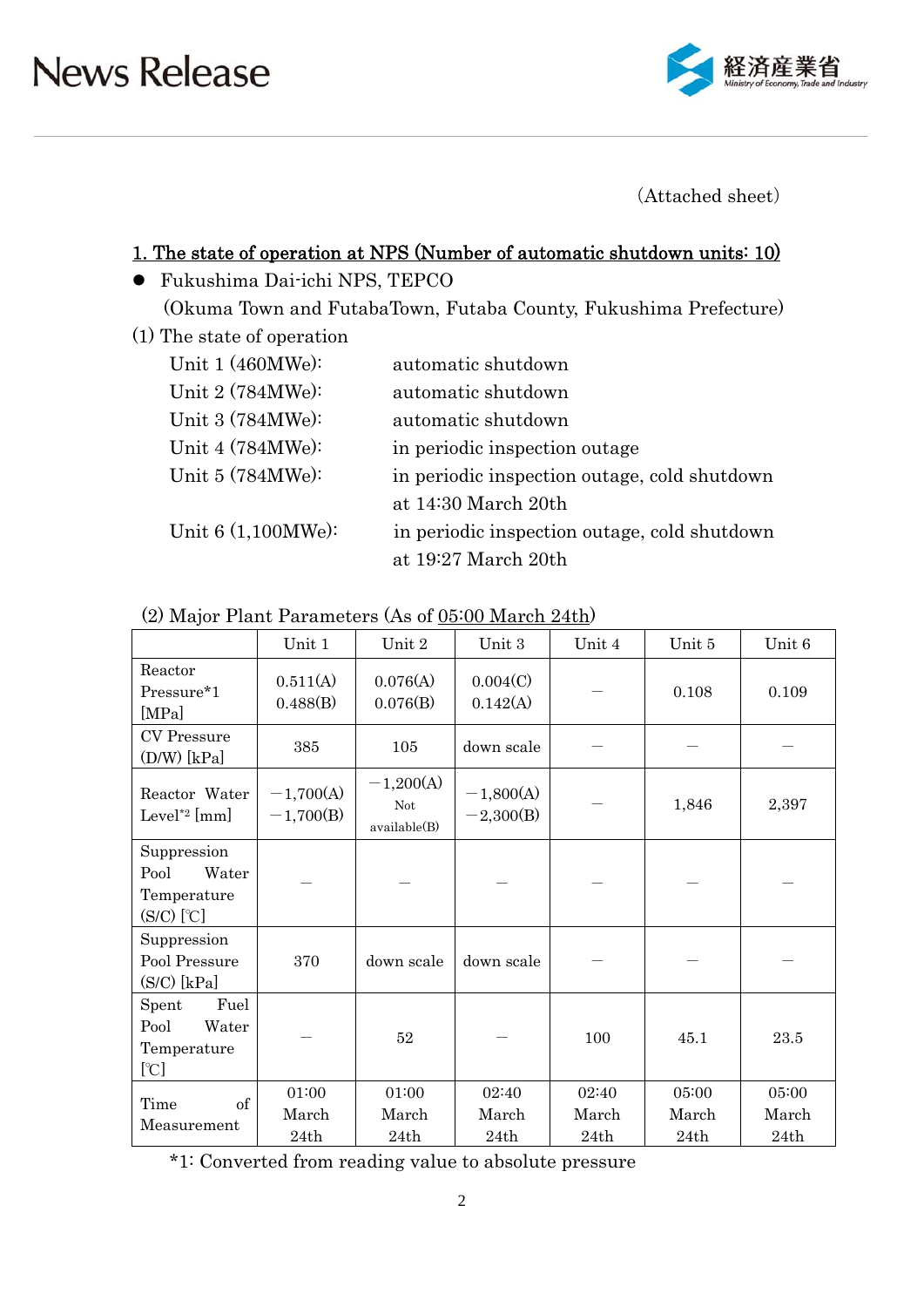

\*2: Distance from the top of fuel

(3) Situation of Each Unit

## <Unit 1>

- ・ TEPCO reported to NISA the event (Inability of water injection of the Emergency Core Cooling System) falling under the Article 15 of the Act on Special Measures Concerning Nuclear Emergency Preparedness. (16:36 March 11th)
- ・ Operation of Vent (10:17 March 12th)
- ・ Seawater injection to the Reactor Pressure Vessel (RPV) via the Fire Extinguish Line started. (20:20 March 12th)
- $\rightarrow$ Temporary interruption of the injection (01:10 March 14th)
- ・ The sound of explosion in Unit 1 occurred. (15:36 March 12th)
- ・ The amount of injected water to the to the Reactor Core was increased by utilizing the Water Supply Line in addition to the Fire Extinguish Line.  $(2m^3/h\rightarrow 18m^3/h)$ . (02:33 March 23rd) Later, it was switched to the Water Supply Line only (around 11m3/h). (09:00 March 23rd)
- ・ Seawater injection to RPV continues. (As of 08:00 March 24th)

<Unit 2>

- ・ TEPCO reported to NISA the event (Inability of water injection of the Emergency Core Cooling System) falling under the Article 15 of the Act on Special Measures Concerning Nuclear Emergency Preparedness. (16:36 March 11th)
- ・ Operation of Vent (11:00 March 13th)
- ・ The Blow-out Panel of reactor building was opened due to the explosion in the reactor building of Unit 3. (After 11:00 March 14th)
- ・ Reactor water level tended to decrease. (13:18 March 14th) TEPCO reported to NISA the event (Loss of reactor cooling functions) falling under the Article 15 of the Act on Special Measures Concerning Nuclear Emergency Preparedness. (13:49 March 14th)
- ・ Seawater injection to RPV via the Fire Extinguish line was ready. (19:20 March 14th)
- ・ Water level in RPV tended to decrease. (22:50 March 14th)
- ・ Operation of Vent (0:02 March 15th)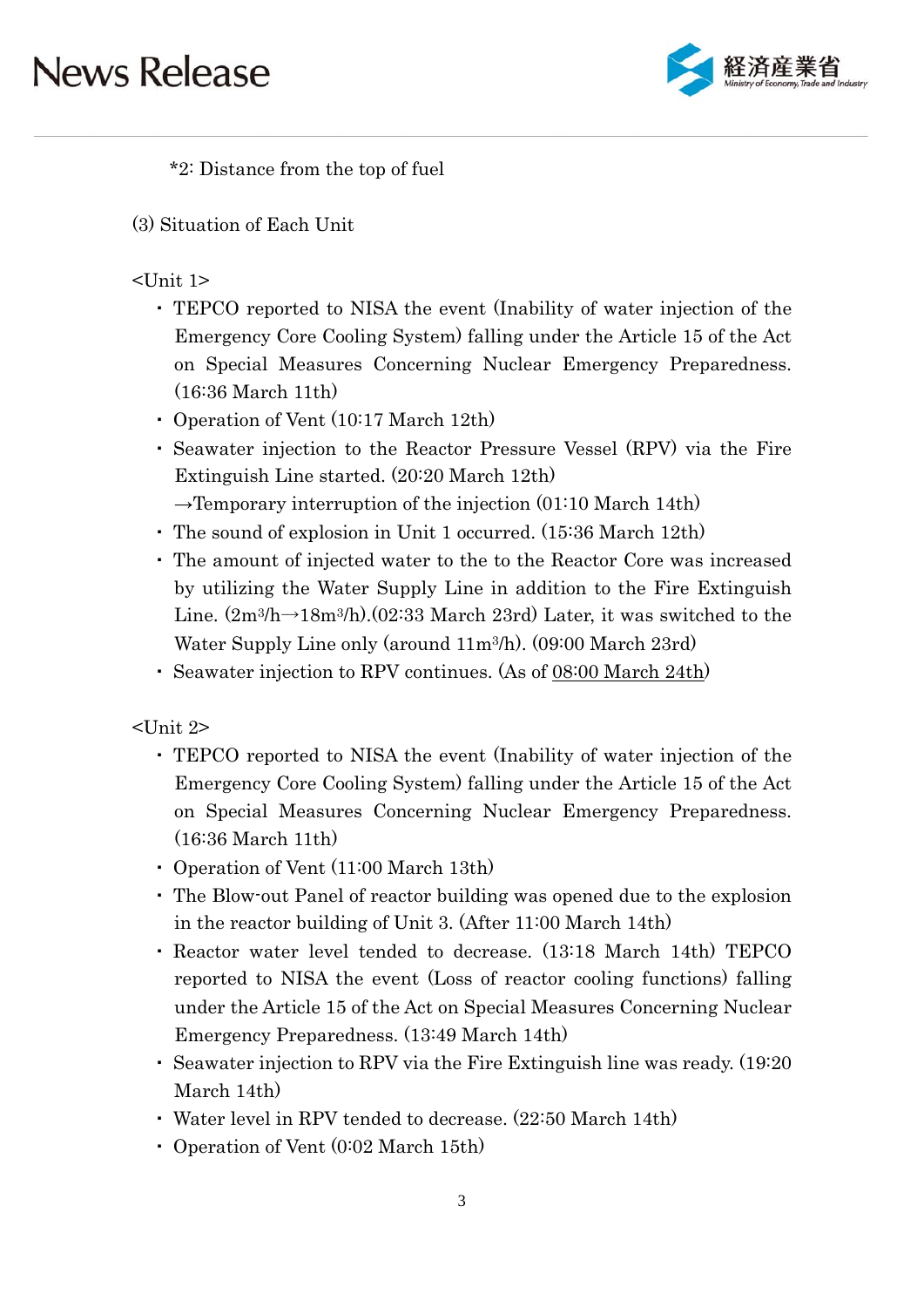

- ・ A sound of explosion was made in Unit 2. As the pressure in Suppression Chamber decreased (06:10 March 15th), there was a possibility that an incident occurred in the Chamber. (About 06:20 March 15th)
- ・ Electric power receiving at the emergency power source transformer from the external transmission line was completed. The work for laying the electric cable from the facility to the load side was carried out. (As of 13:30 March 19th)
- ・ Injection of 40t of Seawater to the Spent Fuel Pool was started.(from 15:00 till 17:20 March 20th)
- ・ Power Center of Unit 2 received electricity (15:46 March 20th)
- ・ White smoke generated from Unit 2. (18:22 March 21st)
- ・ White smoke was died down and almost invisible. (As of 07:11 March 22nd)
- ・ Injection of 18t of Seawater to the Spent Fuel Pool was carried out. (From 16:07 till 17:01 March 22nd)
- ・ Seawater injection to RPV continues. (As of 08:00 March 24th)

<Unit 3>

- ・ Operation of Vent (20:41 March 12th)
- ・ Operation of Vent (09:20 March 13th)
- ・ Fresh water started to be injected to RPV via the Fire Extinguish Line. (11:55 March 13th)
- ・ Seawater started to be injected to RPV via the Fire Extinguish Line. (13:12 March 13th)
- ・ Seawater injection for Units 1 and 3 was interrupted due to the lack of seawater in pit. (01:10 March 14th)
- ・ Seawater injection to RPV for Unit 3 was restarted. (03:20 March 14th)
- ・ Operation of Vent (05:20 March 14th)
- ・ The pressure in Primary Containment Vessel (PCV) of Unit 3 rose unusually. (07:44 March 14th) TEPCO reported to NISA on the event falling under the Article 15 of the Act on Special Measures Concerning Nuclear Emergency Preparedness. (7:52 March 14th)
- ・ In Unit 3, the explosion like Unit 1 occurred around the reactor building (11:01 March 14th)
- ・ The white smoke like steam generated from Unit 3. (08:30 March 16th)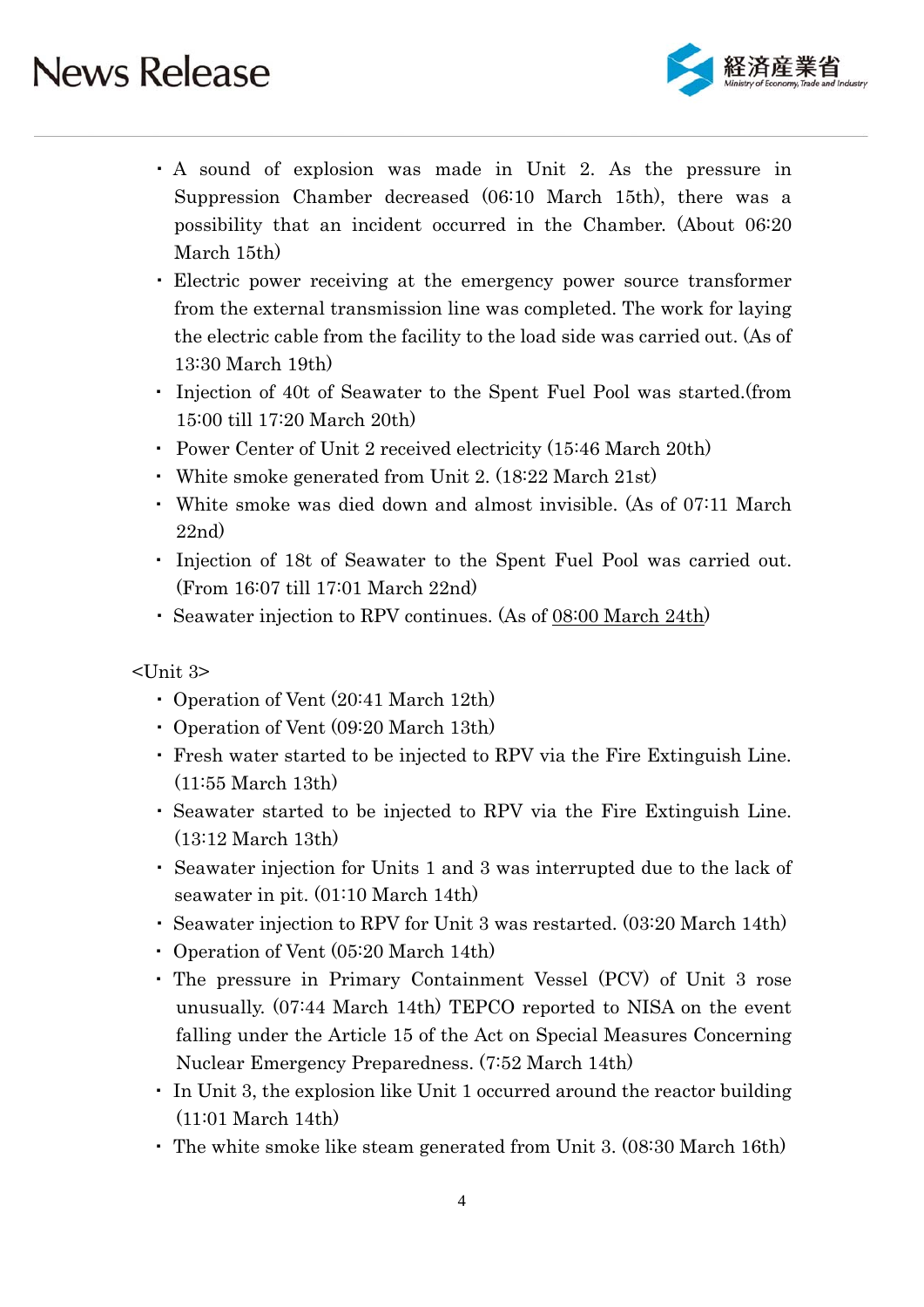

- ・ Because of the possibility that PCV of Unit 3 was damaged, the workers evacuated from the main control room of Units 3 and 4 (common control room). (10:45 March 16th) Thereafter the operators returned to the room and restarted the operation of water injection. (11:30 March 16th)
- ・ Seawater was discharged 4 times to Unit 3 by the helicopters of the Self-Defence Force. (9:48, 9:52, 9:58 and 10:01 March 17th)
- ・ The riot police arrived at the site for the water spray from the grand. (16:10 March 17th)
- ・ The Self-Defence Force started the water spray using a fire engine. (19:35 March 17th)
- ・ The water spray from the ground was carried out by the riot police. (From 19:05 till 19:13 March 17th)
- ・ The water spray from the ground was carried out by the Self-Defense Force using 5 fire engines. (19:35, 19:45, 19:53, 20:00 and 20:07 March 17th)
- ・ The water spray from the ground using 6 fire engines (6 tons of water spray per engine) was carried out by the Self-Defence Force. (From before 14:00 till 14:38 March 18th)
- ・ The water spray from the ground using a fire engine provided by the US Military was carried out. (Finished at 14:45 March 18th)
- ・ Hyper Rescue Unit of Tokyo Fire Department (14 vehicles) arrived at the Main Gate (23:10 March 18th) and 6 vehicles of them entered the NPS in order to spray water from the ground. (23:30 March 18th)
- ・ Hyper Rescue Unit of Tokyo Fire Department carried out the water spray. (Finished at 03:40 March 20th)
- ・ The pressure in PCV of Unit 3 rose (320 kPa as of 11:00 March 20th). Preparation to lower the pressure was carried. Judging from the situation, immediate pressure relief was not required. Monitoring the pressure continues (120 kPa at 12:15 March 21st).
- ・ On-site survey for leading electric cable (From 11:00 till 16:00 March 20th)
- ・ Water spray over the Spent Fuel Pool of Unit 3 by Hyper Rescue Unit of Tokyo Fire Department was carried out (From 21:39 March 20th till 03:58 March 21st).
- ・ Works for the recovery of external power supply is being carried out.
- ・ Grayish smoke generated from Unit 3. (At around 15:55 March 21st)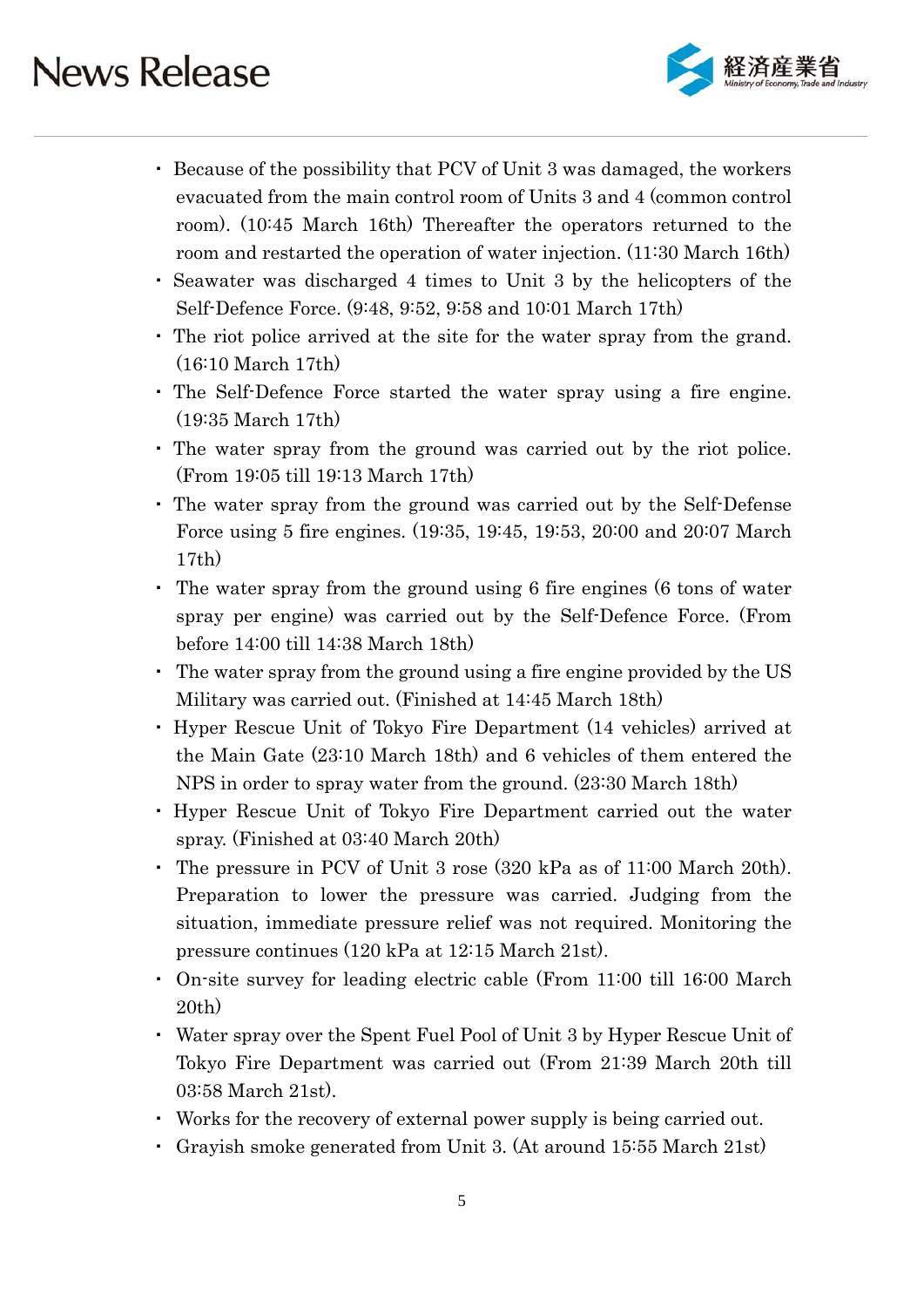

- ・ The smoke was confirmed to be died down. (17:55 March 21st)
- ・ Grayish smoke changed to be whitish and seems to be ceasing. (As of 07:11 March 22nd)
- ・ Water spray (Around 180t) by Hyper Rescue Unit of Tokyo Fire Department was carried out. (from 15:10 till 15:59 March 22nd)
- ・ Lighting was recovered in the Central Operation Room. (22:43 March 22nd)
- ・ Injection of 35t of seawater to the Spent Fuel Pool via the Cooling and Purification Line was carried out. (From 11:03 till 13:20 March 23rd)
- ・ Slightly blackish smoke generated from the reactor building. (Around 16:20 March 23rd) At around 23:30 March 23rd and around 4:50 March 24th, it was reported that the smoke seemed to cease.
- ・ Seawater injection to the Spent Fuel Pool via the Cooling and Purification Line was started. (Around 5:35 March 24th)
- ・ Seawater injection to RPV continues. (As of 08:00 March 24th)

<Unit 4>

- ・ Because of the replacement work of the Shroud of RPV, no fuel was inside the RPV.
- ・ The temperature of water in the Spent Fuel Pool at Unit 4 had increased. (84 ℃ at 04:08 March 14th)
- ・ It was confirmed that a part of wall in the operation area of Unit 4 was damaged. (06:14 March 15th)
- ・ The fire at Unit 4 occurred. (09:38 March 15th) TEPCO reported that the fire was extinguished spontaneously. (11:00 March 15th)
- ・ The fire occurred at Unit 4. (5:45 March 16th) TEPCO reported that no fire could be confirmed on the ground.(At around 06:15 March 16th)
- ・ The Self-Defence Force started water spray over the Spent Fuel Pool of Unit 4 (09:43 March 20th).
- ・ On-site survey for leading electric cable (From 11:00 till 16:00 March 20th)
- ・ Water spray over the Spent Fuel Pool of Unit 4 by Self-Defence Force was started. (From around 18:30 till 19:46 March 20th).
- ・ Water spray over the Spent Fuel Pool by Self-Defence Force using 13 fire engines was started (From 06:37 till 08:41 March 21st).
- ・ Works for laying electricity cable to the Power Center was completed.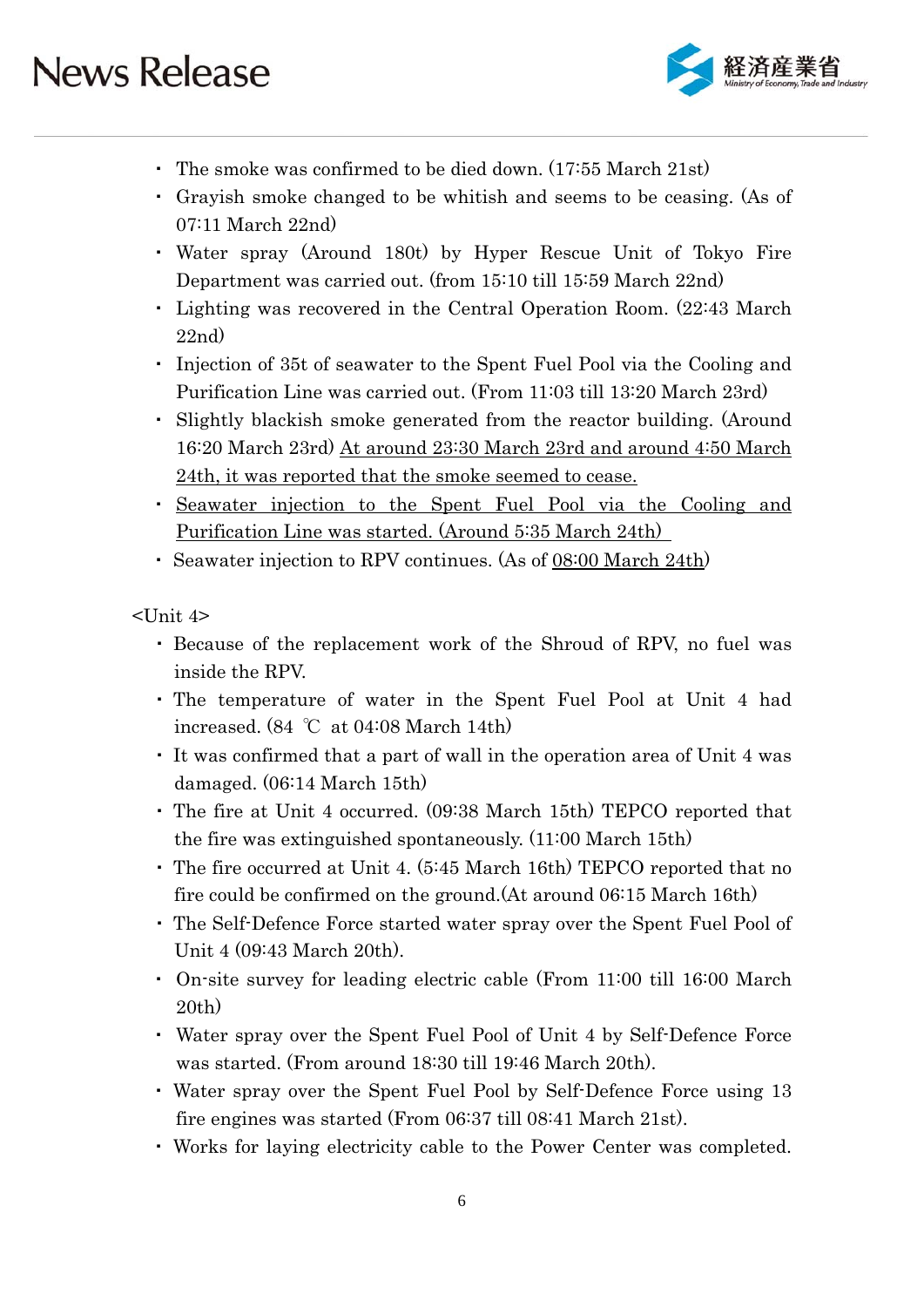

(At around 15:00 March 21st)

- ・ Power Center received electricity. (10:35 March 22nd)
- ・ Spray of around 150t of water using Concrete Pump Truck (50t/h) was carried out. (from 17:17 till 20:32 March 22nd)
- ・ Spray of around 130t of water using Concrete Pump Truck (50t/h) was carried out. (From 10:00 till 13:02 March 23rd)

<Units 5 and 6>

- ・ The first unit of Emergency Diesel Generator (B) for Unit 6 is operating and supplying electricity. Water injection to RPV and the Spent Fuel Pool through the system of Make up Water Condensate (MUWC) is being carried out.
- ・ The second unit of Emergency Diesel Generator (A) for Unit 6 started up. (04:22 March 19th)
- ・ The pumps for Residual Heat Removal (RHR) (C) for Unit 5 (05:00 March 19th) and RHR (B) for Unit 6 (22:14 March 19th) started up and recovered heat removal function. It cools Spent Fuel Pool with priority. (Power supply : Emergency Diesel Generator for Unit 6) (05:00 March 19th)
- ・ Unit 5 under cold shut down (14:30 March 20th)
- ・ Unit 6 under cold shut down (19:27 March 20th)
- ・ Receiving electricity reached to the transformer of starter. (19:52 March 20th)
- ・ Power supply to Unit 5 was switched from the Emergency Diesel Generator to external power supply. (11:36 March 21st)
- ・ Power supply to Unit 6 was switched from the Emergency Diesel Generator to external power supply. (19:17 March 22nd)
- ・ The pumps for Residual Heat Removal (RHR) was automatically stopped when the power supply was switched from the temporary to the permanent. (17:24 March 23rd)

<Common Spent Fuel Pool>

- ・ It was confirmed that the water level of Spent Fuel Pool was maintained full at after 06:00 March 18th.
- As of 09:00 March 19th, the water temperature in the pool is  $57^{\circ}$ C.
- ・ Water spray over the Common Spent Fuel Pool was started (From 10:37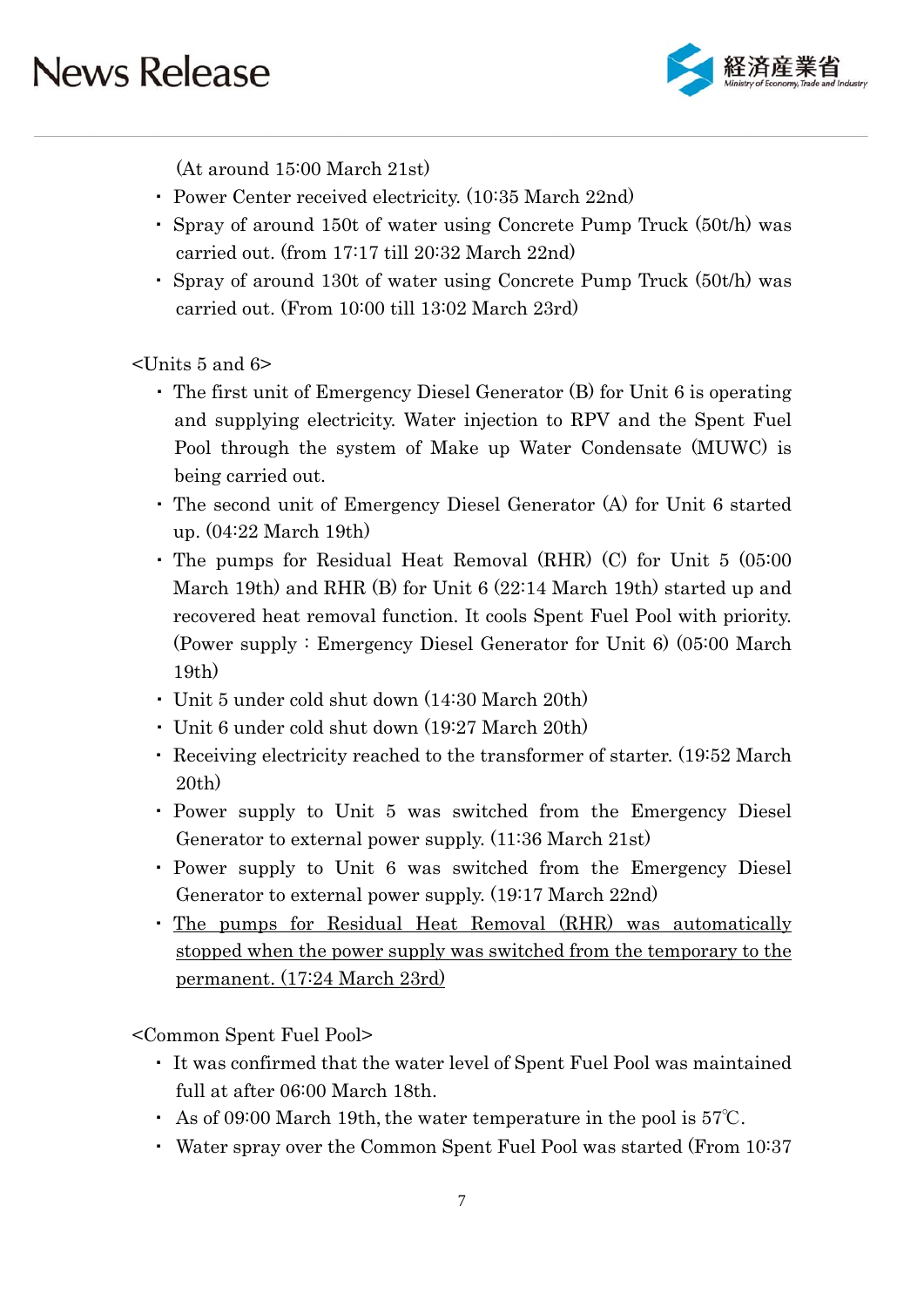

till 15:30 March 21st)

- ・ As of 16:30 March 21st, water temperature of the pool was around 61℃.
- ・ As of 13:15 March 23rd, water temperature of the pool was around 57℃.

### Fukushima Dai-ni NPS (TEPCO)

(Naraha Town / Tomioka Town, Futaba County, Fukushima Prefecture.)

(1) The state of operation

| Unit1 $(1,100MWe)$ : |            | automatic shutdown, cold shut down at 17:00, |  |  |  |
|----------------------|------------|----------------------------------------------|--|--|--|
|                      | March 14th |                                              |  |  |  |
| Unit2 $(1,100MWe)$ : |            | automatic shutdown, cold shut down at 18:00, |  |  |  |
|                      | March 14th |                                              |  |  |  |
| Unit3 $(1,100MWe)$ : |            | automatic shutdown, cold shut down at 12:15, |  |  |  |
|                      | March 12th |                                              |  |  |  |
| Unit4 $(1,100MWe)$ : |            | automatic shutdown, cold shut down at 07:15, |  |  |  |
|                      | March 15th |                                              |  |  |  |
|                      |            |                                              |  |  |  |

|                                             | Unit         | Unit 1           | Unit 2           | Unit 3           | Unit 4           |  |
|---------------------------------------------|--------------|------------------|------------------|------------------|------------------|--|
| Reactor<br>Pressure <sup>*1</sup>           | MPa          | 0.15             | 0.12             | 0.11             | 0.15             |  |
| Reactor<br>water<br>temperature             | $\mathrm{C}$ | 30.5             | 27.9             | 34.3             | 29.5             |  |
| Reactor<br>water<br>$level^*2$              | mm           | 9,196            | 10,296           | 8,450            | 8,785            |  |
| Suppression<br>pool<br>water<br>temperature | $\mathrm{C}$ | 25               | 24               | 27               | 28               |  |
| Suppression<br>pool pressure                | kPa<br>(abs) | 108              | 106              | 104              | 104              |  |
| Remarks                                     |              | cold<br>shutdown | cold<br>shutdown | cold<br>shutdown | cold<br>shutdown |  |

\*1: Converted from reading value to absolute pressure

\*2: Distance from the top of fuel

(3) Report concerning other incidents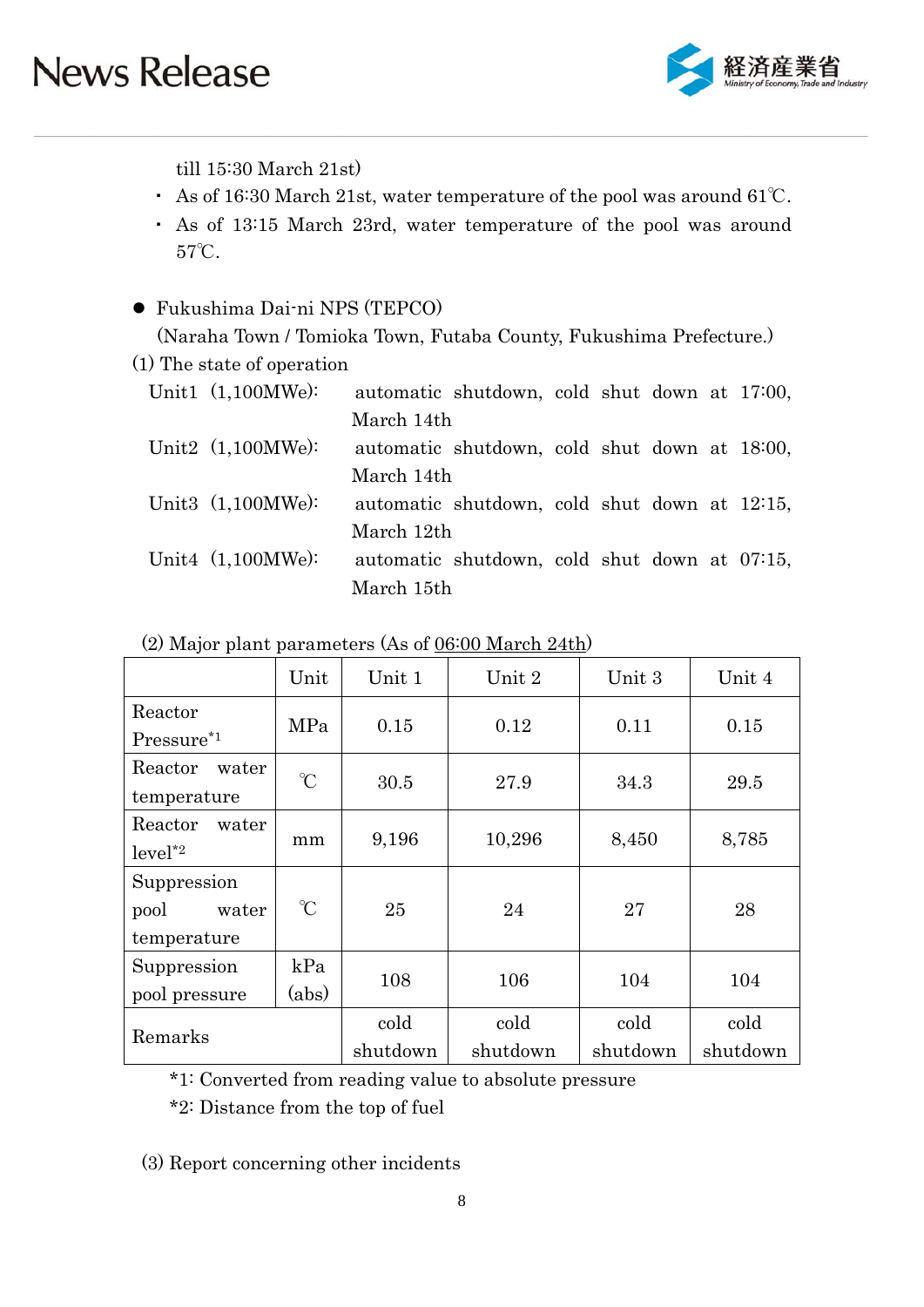

- ・ TEPCO reported to NISA the event in accordance with the Article 10 of the Act on Special Measures Concerning Nuclear Emergency Preparedness regarding Unit 1. (18:08 March 11th)
- ・ TEPCO reported to NISA the events in accordance with the Article 10 regarding Units 1, 2 and 4. (18:33 March 11th)
- ・ TEPCO reported to NISA the event (Loss of pressure suppression function) falling under the Article 15 of the Act on Special Measures Concerning Nuclear Emergency Preparedness regarding Unit 1. (5:22 March 12th)
- ・ TEPCO reported to NISA the event (Loss of pressure suppression function) falling under the Article 15 of the Act on Special Measures Concerning Nuclear Emergency Preparedness regarding Unit 2. (5:32 March 12th)
- ・ TEPCO reported to NISA the event (Loss of pressure suppression function) falling under the Article 15 of the Act on Special Measures Concerning Nuclear Emergency Preparedness regarding Unit 4 of Fukushima Dai-ni NPS. (6:07 March 12th)
- Onagawa NPS (Tohoku Electric Power Co. Inc.)

(Onagawa Town, Oga County and Ishinomaki City, Miyagi Prefecture)

- (1) The state of operation
	- Unit 1 (524MWe): automatic shutdown, cold shut down at 0:58, March 12th
	- Unit 2 (825MWe): automatic shutdown, cold shut down at earthquake

Unit 3 (825MWe): automatic shutdown, cold shut down at 1:17, March 12th

(2) Readings of monitoring post, etc.

MP2 (Monitoring at the North End of Site Boundary) approx. 1.4  $\mu$  SV/h (16:00 March 22nd)  $\rightarrow$  approx. 1.2  $\mu$  SV/h (16:00 March 23rd)

- (3) Report concerning other incidents
	- ・ Fire Smoke on the first basement of the Turbine Building was confirmed to be extinguished. (22:55 on March 11th)
	- Tohoku Electric Power Co. reported to NISA in accordance with the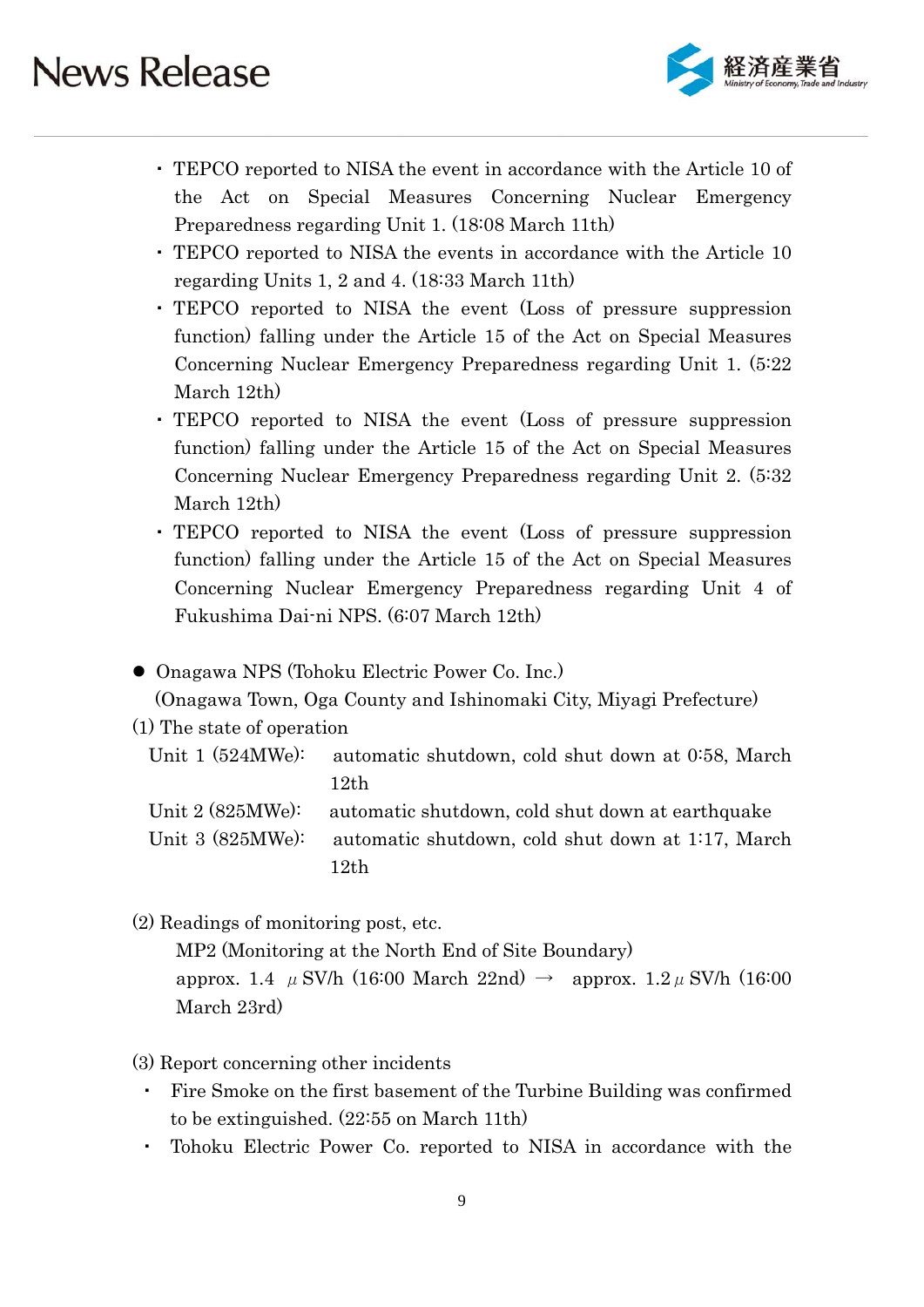

Article 10 of the Act on Special Measures Concerning Nuclear Emergency Preparedness. (13:09 March 13th)

### 2. Action taken by NISA

### (March 11th)

- 14:46 Set up of the NISA Emergency Preparedness Headquarters (Tokyo) immediately after the earthquake
- 15:42 TEPCO reported to NISA in accordance with the Article 10 of the Act on Special Measures Concerning Nuclear Emergency Preparedness regarding Fukushima Dai-ichi NPS.
- 16:36 TEPCO recognized the event (Inability of water injection of the Emergency Core Cooling System) in accordance with the Article 15 of the Act on Special Measures Concerning Nuclear Emergency Preparedness regarding Units 1 and 2 of Fukushima Dai-ichi NPS. (Reported to NISA at 16:45)
- 18:08 Regarding Unit 1 of Fukushima Dai-ni NPS, TEPCO reported to NISA in accordance with the Article 10 of the Act on Special Measures Concerning Nuclear Emergency Preparedness.
- 18:33 Regarding Units 1, 2 and 4 of Fukushima Dai-ni NPS, TEPCO reported to NISA in accordance with the Article 10 of Act on Special Measures Concerning Nuclear Emergency Preparedness.
- 19:03 The Government declared the state of nuclear emergency. (Establishment of Government Nuclear Emergency Response Headquarters and Local Emergency Response Headquarters)
- 20:50 Fukushima Prefecture's Emergency Response Headquarters issued a direction for the residents within 2 km radius from Unit 1 of Fukushima Dai-ichi NPS to evacuate. (The population of this area is 1,864.)
- 21:23 Directives from Prime Minister to the Governor of Fukushima Prefecture, the Mayor of Okuma Town and the Mayor of Futaba Town were issued regarding the event occurred at Fukushima Dai-ichi NPS, TEPCO, in accordance with the Paragraph 3, the Article 15 of the Act on Special Measures Concerning Nuclear Emergency Preparedness as follows:
	- Direction for the residents within 3km radius from Unit 1 of Fukushima Dai-ichi NPS to evacuate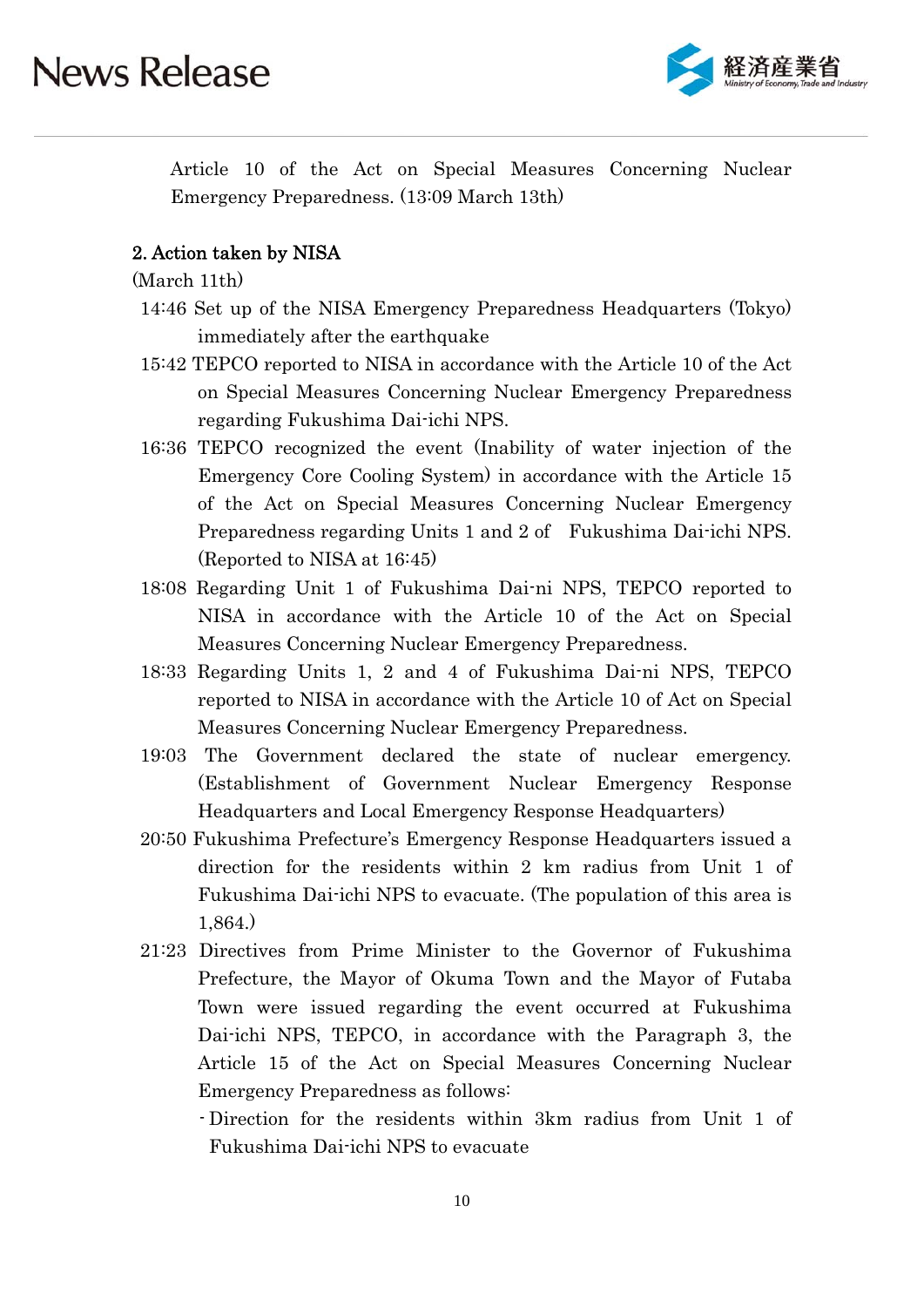

- Direction for the residents within 10km radius from Unit 1 of Fukushima Dai-ichi NPS to stay in-house

24:00 Vice Minister of Economy, Trade and Industry, Ikeda arrived at the Local Emergency Response Headquarters

(March12th)

- 05:22 Regarding Unit 1 of Fukushima Dai-ni NPS, TEPCO recognized the event (Loss of pressure suppression function) to fall under the Article 15 of the Act on Special Measures Concerning Nuclear Emergency Preparedness. (Reported to NISA at 06:27)
- 05:32 Regarding Unit 2 of Fukushima Dai-ni NPS, TEPCO recognized the event (Loss of pressure suppression function) to fall under the Article 15 of the Act on Special Measures Concerning Nuclear Emergency Preparedness.
- 05:44 Residents within 10km radius from Unit 1 of Fukushima Dai-ichi NPS shall evacuate by the Prime Minister Directive.
- 06:07 Regarding of Unit 4 of Fukushima Dai-ni NPS, TEPCO recognized the event (Loss of pressure suppression function) to fall under the Article 15 of the Act on Special Measures Concerning Nuclear Emergency Preparedness.
- 06:50 In accordance with the Paragraph 3, the Article 64 of the Nuclear Regulation Act, the order was issued to control the internal pressure of PCV of Units 1 and 2 of Fukushima Dai-ichi NPS.
- 07:45 Directives from Prime Minister to the Governor of Fukushima Prefecture, the Mayors of Hirono Town, Naraha Town , Tomioka Town and Okuma Town were issued regarding the event occurred at Fukushima Dai-ni NPS, TEPCO, pursuant to the Paragraph 3, the Article 15 of the Act on Special Measures Concerning Nuclear Emergency Preparedness as follows:
	- Direction for the residents within 3km radius from Fukushima Dai-ni NPS to evacuate
	- Direction for the residents within 10km radius from Fukushima Dai-ni NPS to stay in-house
- 17:00 TEPCO reported to NISA the event (Unusual increase of radiation dose at the site boundary) falling under the Article 15 of the Act on Special Measures Concerning Nuclear Emergency Preparedness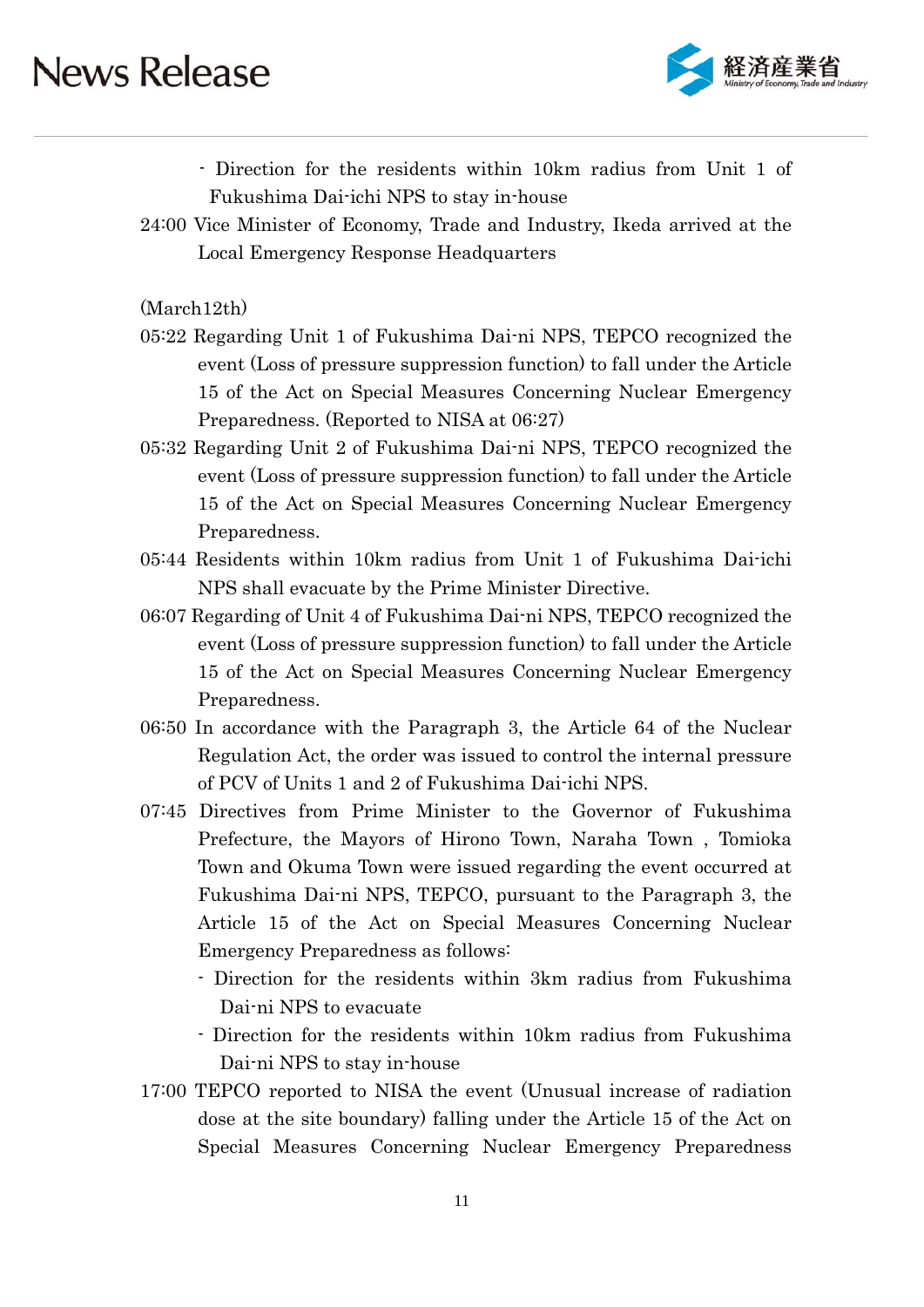

regarding Fukushima Dai-ichi NPS.

- 17:39 Prime Minister directed evacuation of the residents within the 10 km radius from Fukushima Dai-ni NPS.
- 18:25 Prime Minister directed evacuation of the residents within the 20km radius from Fukushima Dai-ichi NPS.
- 19:55 Directives from Prime Minister was issued regarding seawater injection to Unit 1 of Fukushima Dai-ichi NPS.
- 20:05 Considering the Directives from Prime Minister and pursuant to the Paragraph 3, the Article 64 of the Nuclear Regulation Act, the order was issued to inject seawater to Unit 1 of Fukushima Dai-ichi NPS and so on.
- 20:20 At Unit 1 of Fukushima Dai-ichi NPS, seawater injection started.

(March 13th)

- 05:38 TEPCO reported to NISA the event (Total loss of coolant injection function) falling under the Article 15 of the Act on Special Measures Concerning Nuclear Emergency Preparedness regarding Unit 3 of Fukushima Dai-ichi NPS. Recovering efforts by TEPCO of the power source and coolant injection function and the work on venting were under way.
- 09:01 TEPCO reported to NISA the event (Unusual increase of radiation dose at the site boundary) falling under the Article 15 of the Act on Special Measures Concerning Nuclear Emergency Preparedness regarding Fukushima Dai-ichi NPS.
- 09:08 Pressure suppression and fresh water injection started for Unit 3 of Fukushima Dai-ichi NPS.
- 09:20 The Pressure Vent Valve of Unit 3 of Fukushima Dai-ichi NPS was opened.
- 09:30 Directive was issued for the Governor of Fukushima Prefecture, the Mayors of Okuma Town, Futaba Town, Tomioka Town and Namie Town in accordance with the Act on Special Measures Concerning Nuclear Emergency Preparedness on the contents of radioactivity decontamination screening.
- 09:38 TEPCO reported to NISA that Unit 1 of Fukushima Dai-ichi NPS reached a situation specified in the Article 15 of the Act on Special Measures Concerning Nuclear Emergency Preparedness.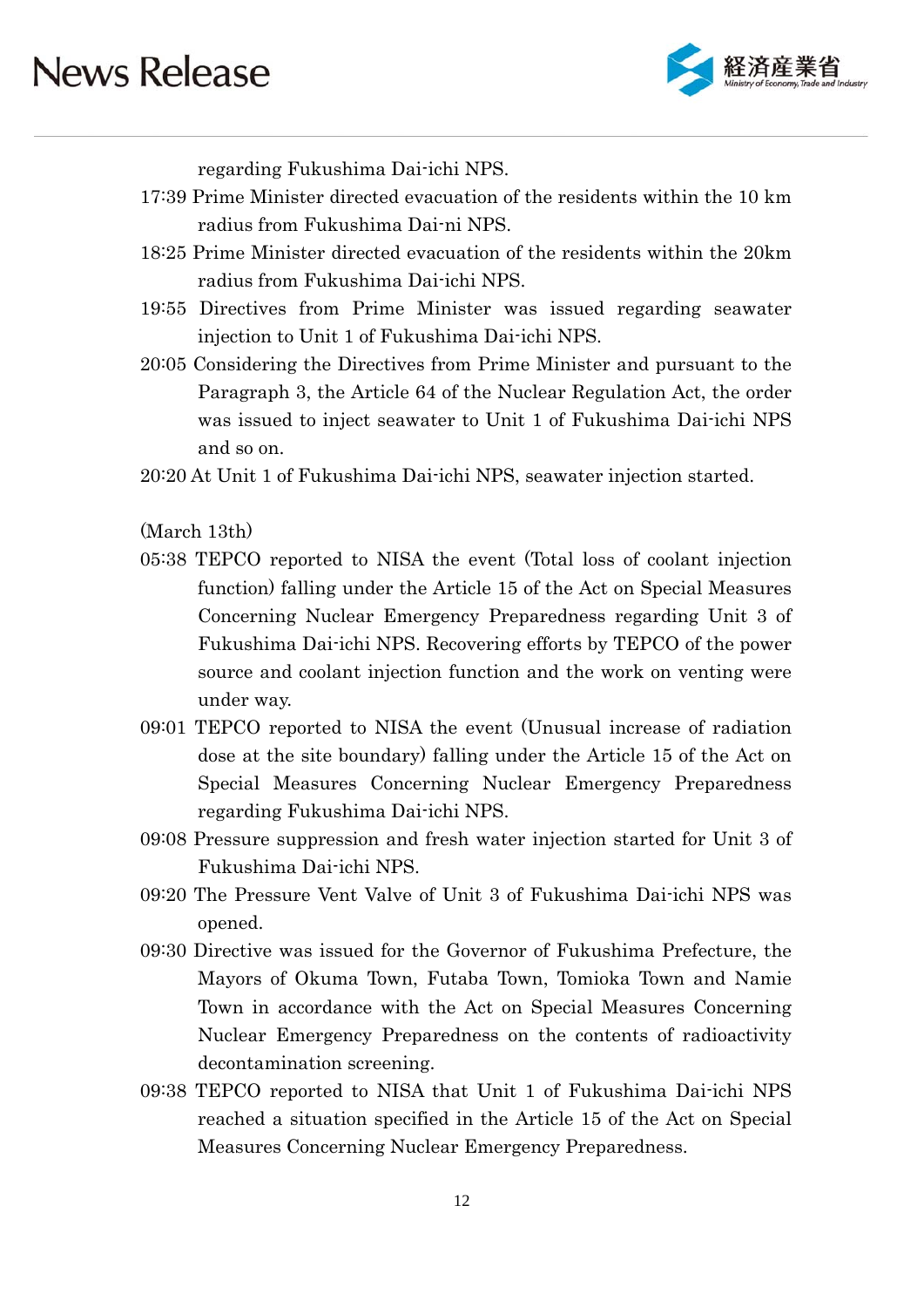

- 13:09 Tohoku Electric Power Co. reported to NISA that Onagawa NPS reached a situation specified in the Article 10 of the Act on Special Measures Concerning Nuclear Emergency Preparedness.
- 13:12 Fresh water injection was switched to seawater injection for Unit 3 of Fukushima Dai-ichi NPS.
- 14:36 TEPCO reported to NISA the event (Unusual increase of radiation dose at the site boundary) falling under the Article 15 of the Act on Special Measures Concerning Nuclear Emergency Preparedness regarding Fukushima Dai-ichi NPS.

(March 14th)

- 01:10 Seawater injection for Units 1 and 3 of Fukushima Dai-ichi NPS were temporarily interrupted due to the lack of seawater in pit.
- 03:20 Seawater injection for Unit 3 of Fukushima Dai-ichi NPS was restarted.
- 04:40 TEPCO reported to NISA the event (Unusual increase of radiation dose at the site boundary) falling under the Article 15 of the Act on Special Measures Concerning Nuclear Emergency Preparedness regarding Fukushima Dai-ichi NPS.
- 05:38 TEPCO reported to NISA the event (Unusual increase of radiation dose at the site boundary) falling under the Article 15 of the Act on Special Measures Concerning Nuclear Emergency Preparedness regarding Fukushima Dai-ichi NPS.
- 07:52 TEPCO reported to NISA the event (Unusual rise of the pressure in PCV) falling under the Article 15 of the Act on Special Measures Concerning Nuclear Emergency Preparedness regarding Unit 3 of Fukushima Dai-ichi NPS.
- 13:25 Regarding Unit 2 of Fukushima Dai-ichi NPS, TEPCO recognised the event (Loss of reactor cooling function) to fall under the Article 15 of the Act on Special Measures Concerning Nuclear Emergency Preparedness.
- 22:13 TEPCO reported to NISA in accordance with the Article 10 of the Act on Special Measures Concerning Nuclear Emergency Preparedness regarding Fukushima Dai-ni NPS.
- 22:35 TEPCO reported to NISA the event (Unusual increase of radiation dose at the site boundary) falling under the Article 15 of the Act on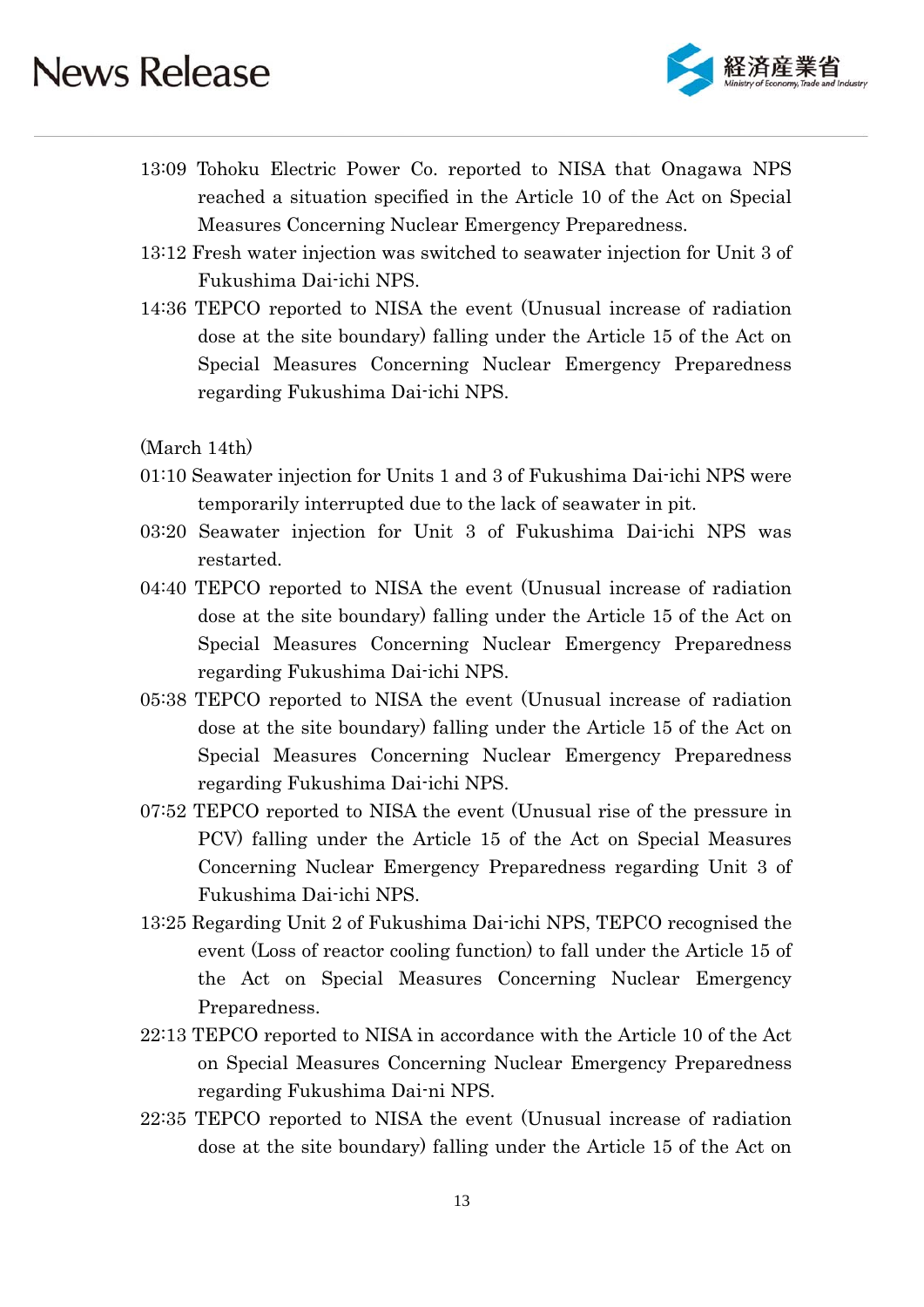

Special Measures Concerning Nuclear Emergency Preparedness regarding Fukushima Dai-ichi NPS.

(March 15th)

- 00:00: The acceptance of experts from IAEA was decided. NISA agreed to accept the offer of dispatching of the expert on NPS damage from IAEA considering the intention by Mr. Amano, Director General of IAEA. Therefore, the schedule of expert acceptance will be planned from now on according to the situation.
- 00:00: NISA also decided the acceptance of experts dispatched from NRC.
- 07:21 TEPCO reported to NISA the event (Unusual increase of radiation dose at the site boundary) falling under the Article 15 of the Act on Special Measures Concerning Nuclear Emergency Preparedness regarding Fukushima Dai-ichi NPS.
- 07:24 Incorporated Administration Agency, Japan Atomic Energy Agency (JAEA) reported to NISA in accordance with the Article 10 of the Act on Special Measures Concerning Nuclear Emergency Preparedness regarding Nuclear Fuel Cycle Engineering Laboratories, Tokai Research and Development Centre.
- 07:44 JAEA reported to NISA in accordance with the Article 10 of the Act on Special Measures Concerning Nuclear Emergency Preparedness regarding Nuclear Science Research Institute.
- 08:54 TEPCO reported to NISA the event (Unusual increase of radiation dose at the site boundary) falling under the Article 15 of the Act on Special Measures Concerning Nuclear Emergency Preparedness regarding Fukushima Dai-ichi NPS.
- 10:30 According to the Nuclear Regulation Act, Minister of Economy, Trade and Industry issued the directions as follows.
	- For Unit 4: To extinguish fire and to prevent the occurrence of re-criticality
	- For Unit 2: To inject water to reactor vessel promptly and to vent Drywell.
- 10:59 Considering the possibility of lingering situation, it was decided that the function of the Local Emergency Response Headquarters was moved to the Fukushima Prefectural Office.
- 11:00 Prime Minister directed the in-house stay area.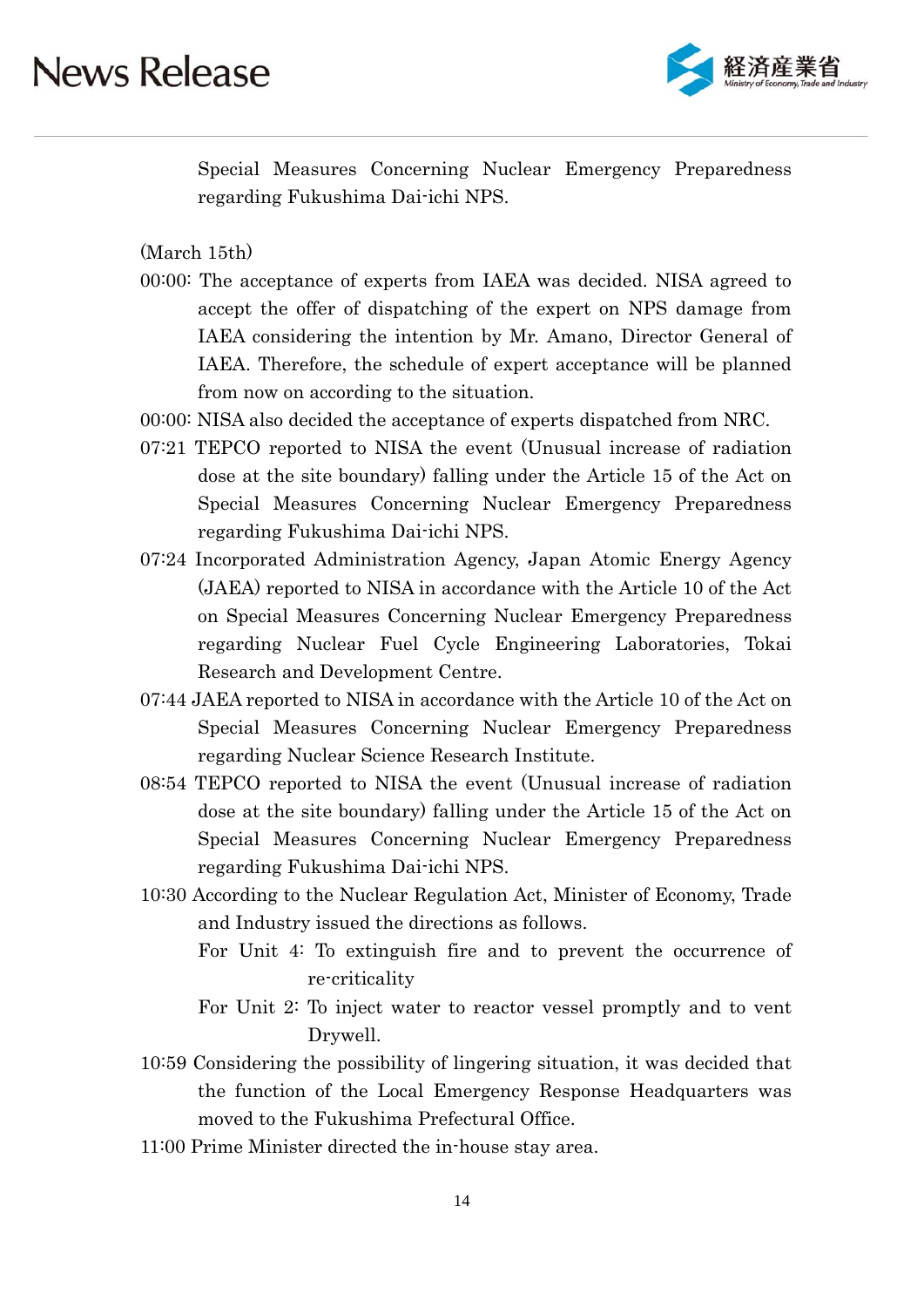

 In-house stay was additionally directed to the residents in the area from 20 km to 30 km radius from Fukushima Dai-ichi NPS considering in-reactor situation.

- 16:30 TEPCO reported to NISA the event (Unusual increase of radiation dose at the site boundary) falling under the Article 15 of the Act on Special Measures Concerning Nuclear Emergency Preparedness regarding Fukushima Dai-ichi NPS.
- 22:00 According to the Nuclear Regulation Act, Minister of Economy, Trade and Industry issued the following direction.

For Unit 4: To implement the injection of water to the Spent Fuel Pool.

23:46 TEPCO reported to NISA the event (Unusual increase of radiation dose at the site boundary) falling under the Article 15 of the Act on Special Measures Concerning Nuclear Emergency Preparedness regarding Fukushima Dai-ichi NPS.

(March 18th)

- 13:00 Ministry of Education, Culture, Sports, Science and Technology decided to reinforce the nation-wide monitoring survey in the emergency of Fukushima Dai-ichi and Dai-ni NPS.
- 15:55 TEPCO reported to NISA on the accidents and failure at Units 1, 2, 3 and 4 of Fukushima Dai-ichi NPS (Leakage of the radioactive materials inside of the reactor buildings to non-controlled area of radiation) pursuant to the Article 62-3 of the Nuclear Regulation Act.
- 16:48 Japan Atomic Power Co. reported to NISA accidents and failures in Tokai NPS (Failure of the seawater pump motor of the emergency diesel generator 2C) pursuant to the Article 62-3 of the Nuclear Regulation Act.

(March 19th)

07:44 The second unit of Emergency Diesel Generator (A) for Unit 6 started up.

 TEPCO reported to NISA that the pump for RHR (C) for Unit 5 started up and started to cooling Spent Fuel Storage Pool. (Power supply: Emergency Diesel Generator for Unit 6)

08:58 TEPCO reported to NISA the event (Unusual increase of radiation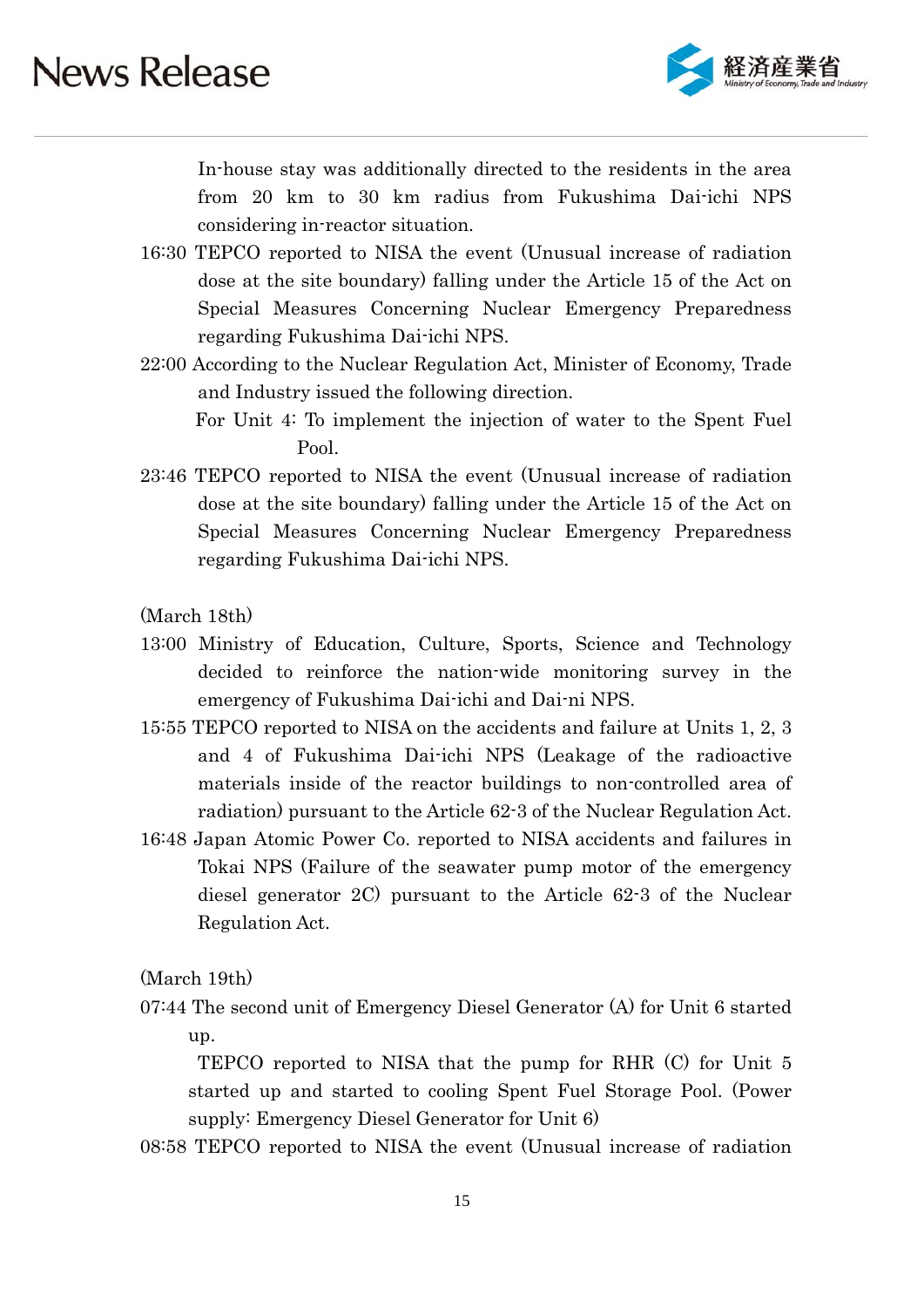

dose at the site boundary) falling under the Article 15 of the Act on Special Measures Concerning Nuclear Emergency Preparedness regarding Fukushima Dai-ichi NPS.

(March 20th)

23:30 Directive from Local Emergency Response Headquarters to the Prefectural Governor and the heads of cities, towns and villages (Tomioka Town, Hutaba Town, Okuma Town, Namie Town, Kawauchi Village, Naraha Town, Minamisouma City, Tamura City, Kazurao Village, Hirono Town, Iwaki City and Iidate Village) was issued regarding the change of the reference value for the screening level for decontamination of radioactivity.

(March 21st)

- 07:45 Directive titled as "Administration of the stable Iodine" was issued from Local Emergency Response Headquarters to the Prefectural Governor and the heads of cities, towns and villages (Tomioka Town, Hutaba Town, Okuma Town, Namie Town, Kawauchi Village, Naraha Town, Minamisouma City, Tamura City, Kazurao Village, Hirono Town, Iwaki City and Iidate Village), which directs the above-mentioned governor and the heads to administer stable Iodine under the direction of the headquarters and in the presence of medical experts, and not to administer it on personal judgements.
- 16:45 Directive titled as "Ventilation for using heating equipments within the in-house evacuation zone" was issued from the Head of Local Emergency Response Headquarters to the Prefectural Governor and the heads of cities, towns and villages (Tomioka Town, Hutaba Town, Okuma Town, Namie Town, Kawauchi Village, Naraha Town, Minamisouma City, Tamura City, Kazurao Village, Hirono Town, Iwaki City and Iidate Village), which directs the above-mentioned governor and heads to publicly announce the guidance to the residents within the in-house evacuation zone, concerning the indoor use of heating equipments that require ventilation, in order to avoid poisoning from carbon monoxide and to reduce exposure.
- 17:50 Directive from the Head of Government Nuclear Emergency Response Headquarters to the Prefectural Governors of Fukushima, Ibaraki,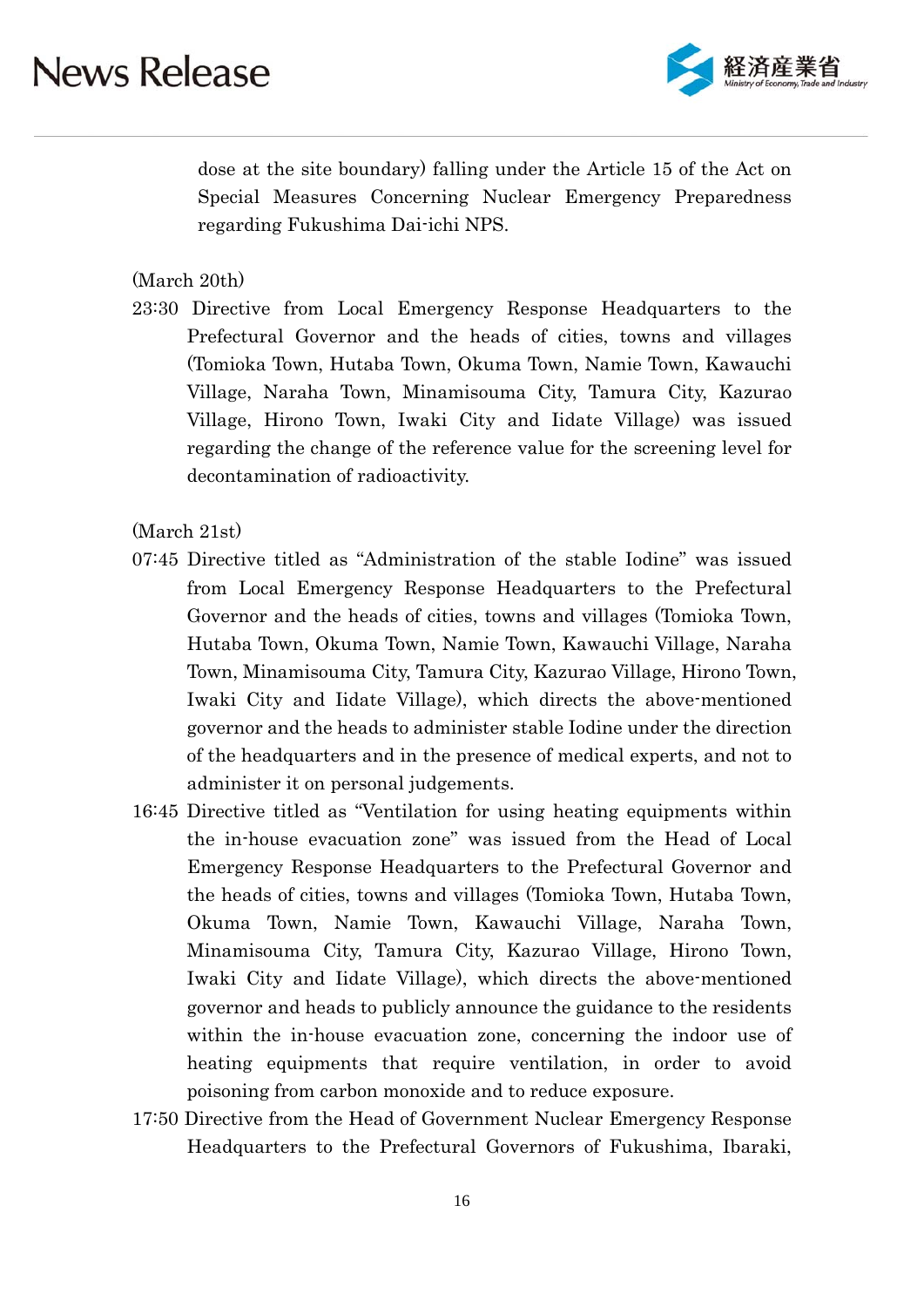

Tochigi and Gunma was issued, which direct the above-mentioned governors to issue a request to relevant businesses and people to suspend shipment of spinach, *Kakina* (a green vegetable) and raw milk for the time being.

(March 22nd)

- 16:00 NISA received the response (Advice) from Nuclear Safety Commission Emergency Technical Advisory Body to the request for advice made by NISA, regarding the report from TEPCO titled as "The Results of Analysis of Seawater" dated March 22nd.
- $\leq$  Possibility on radiation exposure (As of 08:00 March 24th)  $\geq$
- 1. Exposure of residents
- (1) Including the about 60 evacuees from Futaba Public Welfare Hospital to Nihonmatsu City Fukushima Gender Equality Centre, as the result of measurement of 133 persons at the Centre, 23 persons counted more than 13,000 cpm were decontaminated.
- (2) The 35 residents transferred from Futaba Public Welfare Hospital to Kawamata Town Saiseikai Kawamata Hospital by private bus arranged by Fukushima Prefecture were judged to be not contaminated by the Prefectural Response Centre.
- (3) As for the about 100 residents in Futaba Town evacuated by bus, the results of measurement for 9 of the 100 residents were as follows. The evacuees, moving outside the Prefecture (Miyagi Prefecture), were divided into two groups, which joined later to Nihonmatsu City Fukushima Gender Equality Centre.

| No. of Counts                           | No. of Persons |  |  |
|-----------------------------------------|----------------|--|--|
| $18,000$ cpm                            |                |  |  |
| 30,000-36,000cpm                        |                |  |  |
| $40,000$ cpm                            |                |  |  |
| little less than 40,000cpm <sup>*</sup> |                |  |  |
| very small counts                       |                |  |  |

\*(These results were measured without shoes, though the first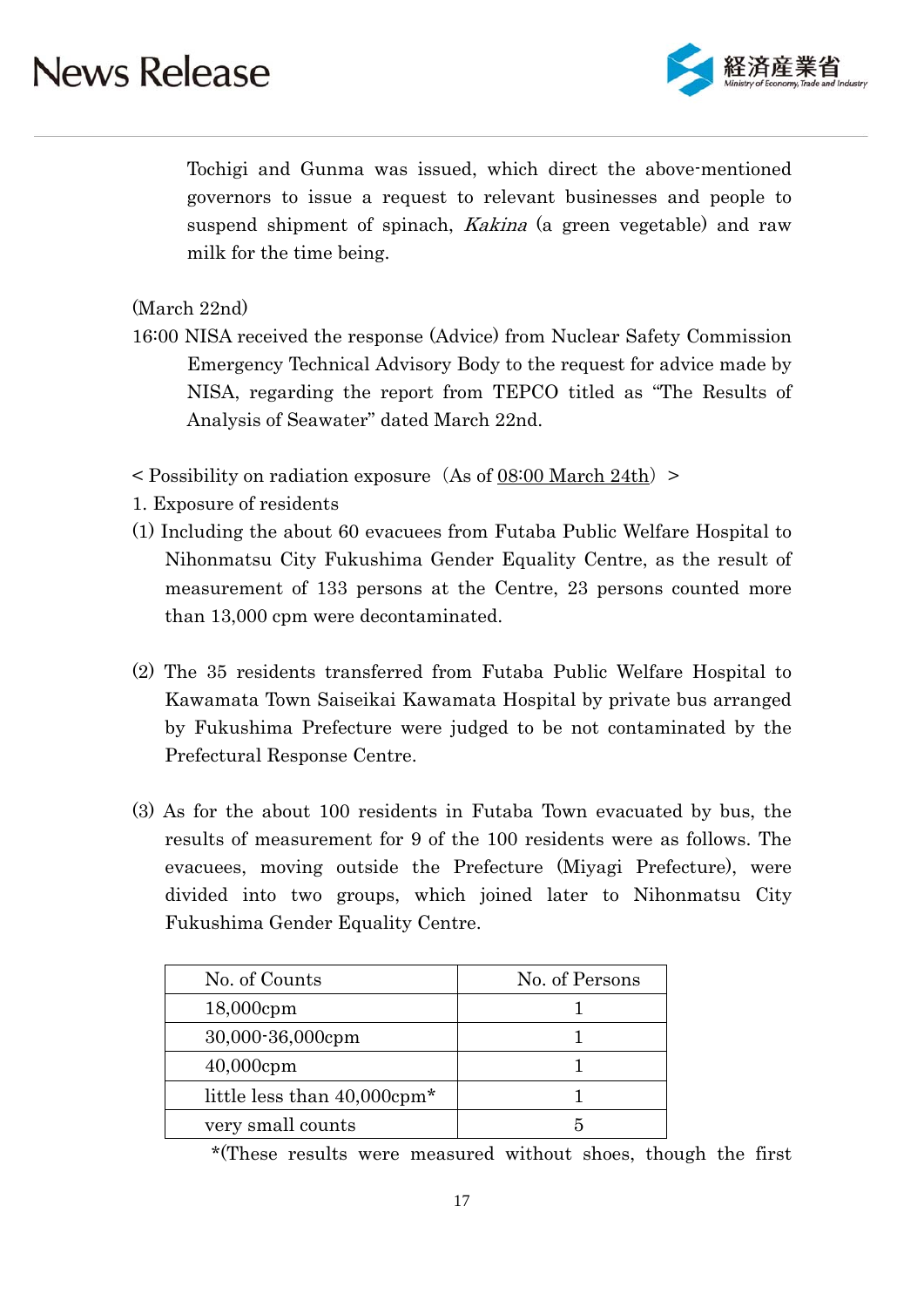

measurement exceeded 100,000cpm)

(4) The screening was started at the Off site Centre in Okuma Town from March 12th to 15th. 162 people received examination until now. At the beginning, the reference value was set at 6,000cpm. 110 people were at the level below 6,000 cpm and 41 people were at the level of 6,000 cpm or more. When the reference value was increased to 13,000 cpm afterward, 8 people were at the level below 13,000 cpm and 3 people are at the level of 13,000 cpm or more.

The 5 out of 162 people examined were transported to hospital after being decontaminated.

- (5) The Fukushima Prefecture carried out the evacuation of patients and personnel of the hospitals located within 10km area. The screening of all the members showed that 3 persons have the high counting rate. These members were transported to the secondary medical institute of exposure. As a result of the screening on 60 fire fighting personnel involved in the transportation activities, the radioactivity higher than twice of the back ground was detected on 3 members. Therefore, all the 60 members were decontaminated.
- 2. Exposure of workers
- (1) As for the 18 workers conducting operations in Fukushima Dai-ichi NPS, results of measurements are as follows;

One worker: At the level of exposure as 106.3 mSv, no risk of internal exposure and no medical treatment required.

Other workers: At the level of no risk for health but concrete numerical value is unknown.

(2) As for the 7 people working at the time of explosion at around the Unit 3 of Fukushima Dai-ichi NPS who were injured and conscious, 6 out of 7 people were decontaminated by an industrial doctor of the clinic in Fukushima Dai-ni NPS, and confirmed to have no risk. The other one was decontaminated at the clinic and the medical treatment was completed.

#### 3. Others

(1) Fukushima Prefecture has started the screening from 13 March. It is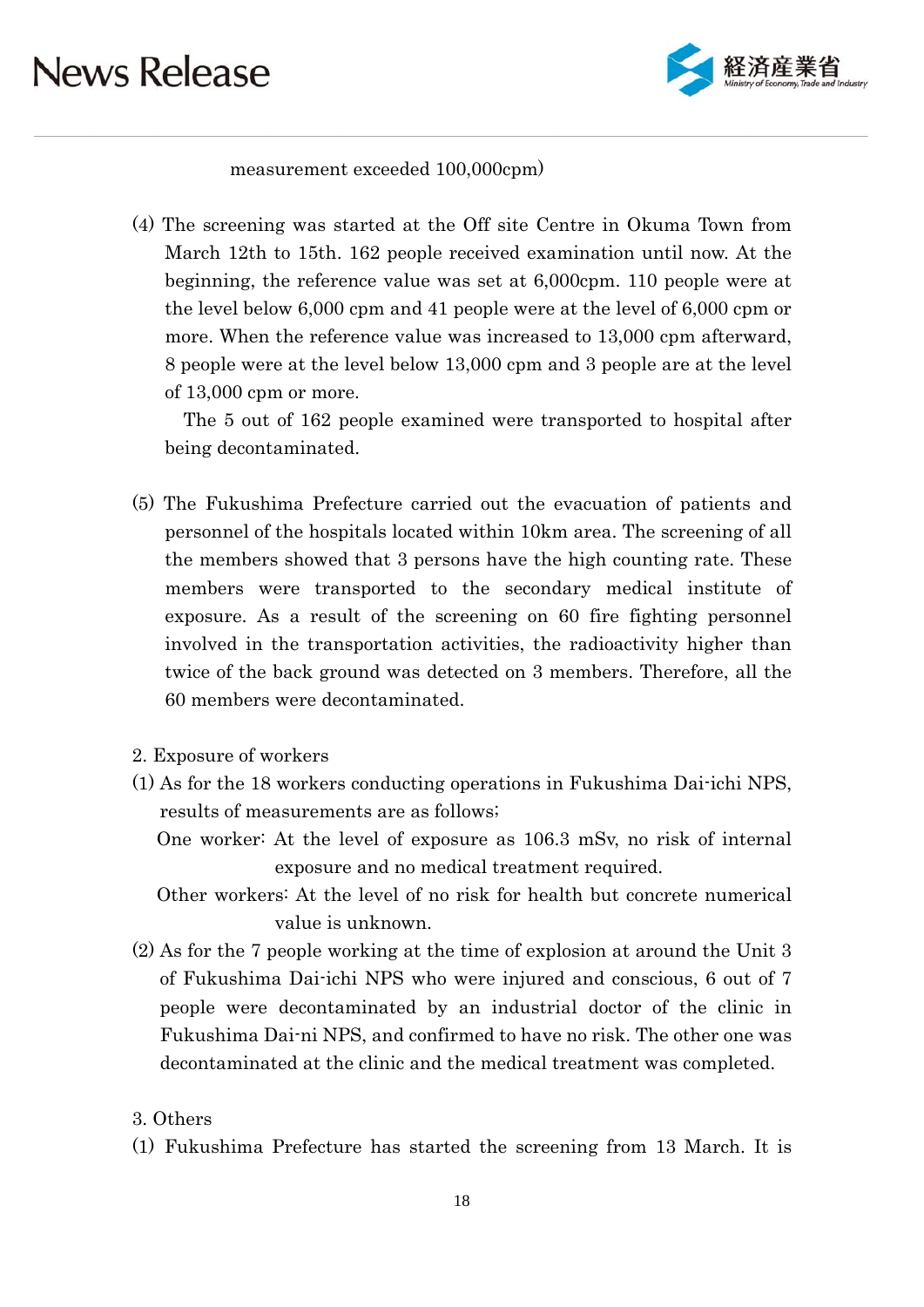

carried out by rotating the evacuation sites and at the 14 places (set up permanently) such as health offices. Up until March 21st, the screening was done to 75,429 people. Among them, 97 people were above the 100,000cpm, but when measured these people again without clothes, etc., the counts decreased to 100,000cpm and below.

- (2) 5 members of Self-Defence Force who worked for water supply in Fukushima Dai-ichi NPS were exposed. After the work (March 12th), 30,000 cpm was counted by the measurement at Off site Centre. The counts after decontamination were between 5,000 and 10,000 cpm. One member was transferred to National Institute of Radiological Sciences. No other exposure of the Self-Defence Force member was confirmed at the Ministry of Defence.
- (3) As for policeman, the decontaminations of two policemen were confirmed by the National Police Agency. Nothing unusual was reported.

<Directive of screening levels for decontamination of radioactivity>

- (1) On March 20th, the Local Emergency Response Headquarters issued the directive to change the reference value for the screening level for decontamination of radioactivity as the following to the Prefectural Governor and the heads of cities, towns and villages (Tomioka Town, Hutaba Town, Okuma Town, Namie Town, Kawauchi Village, Naraha Town, Minamisouma City, Tamura City, Kazurao Village, Hirono Town, Iwaki City and Iidate Village).
	- Old : 40 Bq/cm2 measured by a gamma-ray survey meter or 6,000 cpm New : 1  $\mu$  Sv/hour (dose rate at 10cm distance) or 100,000cpm equivalent

<Directives of administrating stable Iodine during evacuation>

(1) On March 16th, the Local Emergency Response Headquarters issued "Directive to administer the stable Iodine during evacuation from the evacuation area (20 km radius)" to the Prefectural Governor and the heads of cities, towns and villages (Tomioka Town, Hutaba Town, Okuma Town, Namie Town, Kawauchi Village, Naraha Town, Minamisouma City, Tamura City, Kazurao Village, Hirono Town, Iwaki City and Iidate Village).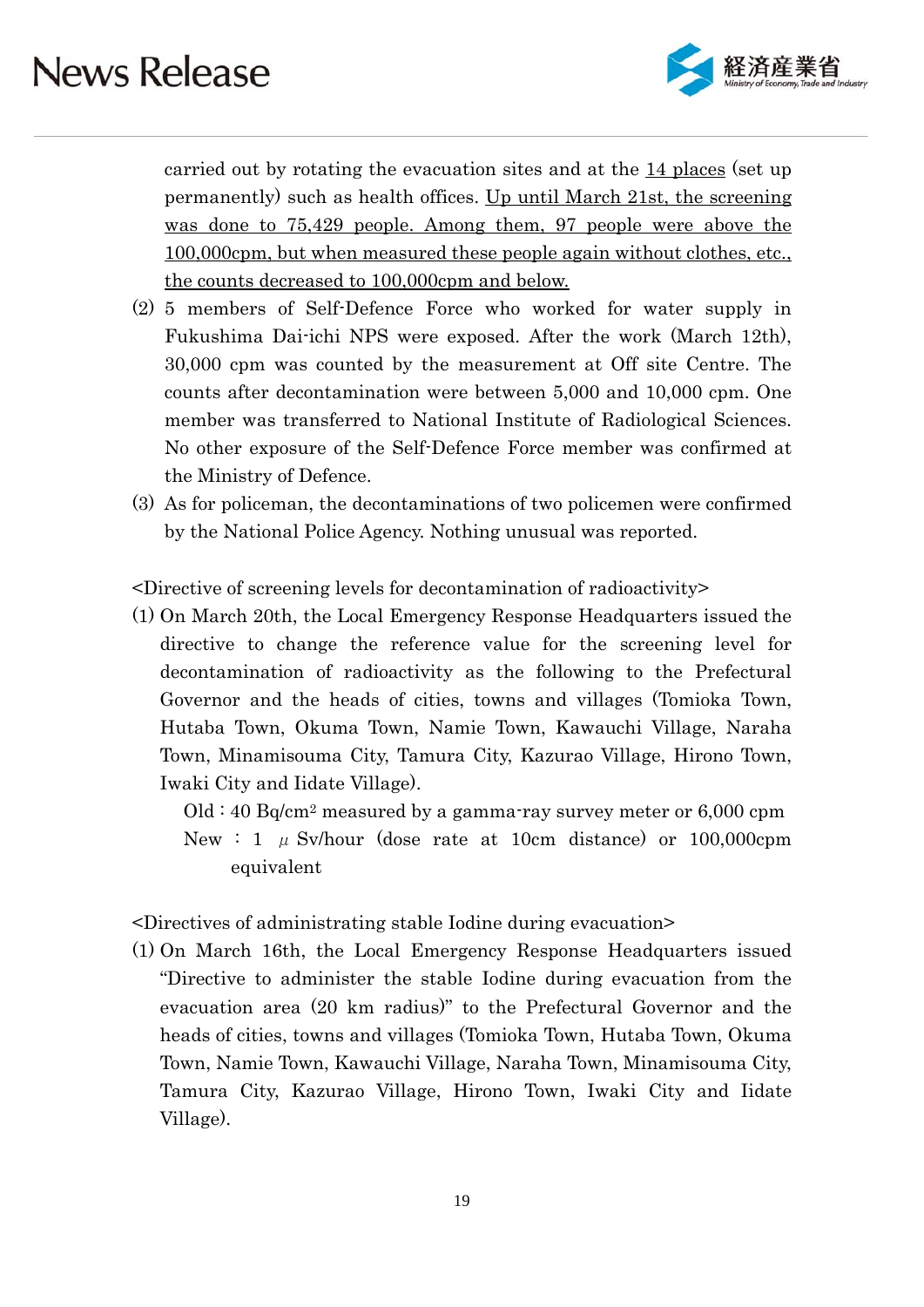

(2) On March 21st, the Local Emergency Response Headquarters issued Directive titled as "Administration of the stable Iodine" to the Prefectural Governor and the heads of cities, towns and villages (Tomioka Town, Hutaba Town, Okuma Town, Namie Town, Kawauchi Village, Naraha Town, Minamisouma City, Tamura City, Kazurao Village, Hirono Town, Iwaki City and Iidate Village), which directs the above-mentioned governor and heads to administer stable Iodine under the direction of the headquarters and in the presence of medical experts, and not to administer it on personal judgements.

 $\leq$ Situation of the injured (As of 08:00 March 24th)

- 1. Injury due to earthquake
	- Two employees (slightly)
	- Two subcontract employees (one fracture in both legs)
	- Two missing (TEPCO's employee, missing in the turbine building of Unit 4)
	- One emergency patient (According to the local prefecture, one patient of cerebral infarction was transported by the ambulance).
	- Ambulance was requested for one employee complaining the pain at left chest outside of control area (conscious).
	- Two employees complaining discomfort wearing full-face mask in the main control room were transported to Fukushima Dai-ni NPS for a consultation with an industrial doctor.
- 2. Injury due to the explosion of Unit 1 of Fukushima Dai-ichi NPS
	- Four employees were injured at the explosion and smoke of Unit 1 around turbine building (non-controlled area of radiation) and were examined by Kawauchi Clinic.
- 3. Injury due to the explosion of Unit 3 of Fukushima Dai-ichi NPS
	- Four TEPCO's employees
	- Three subcontractor employees
	- Four members of Self-Defence Force (one of them was transported to National Institute of Radiological Sciences considering internal possible exposure. The examination resulted in no internal exposure. The member was discharged from the institute on March 16th.)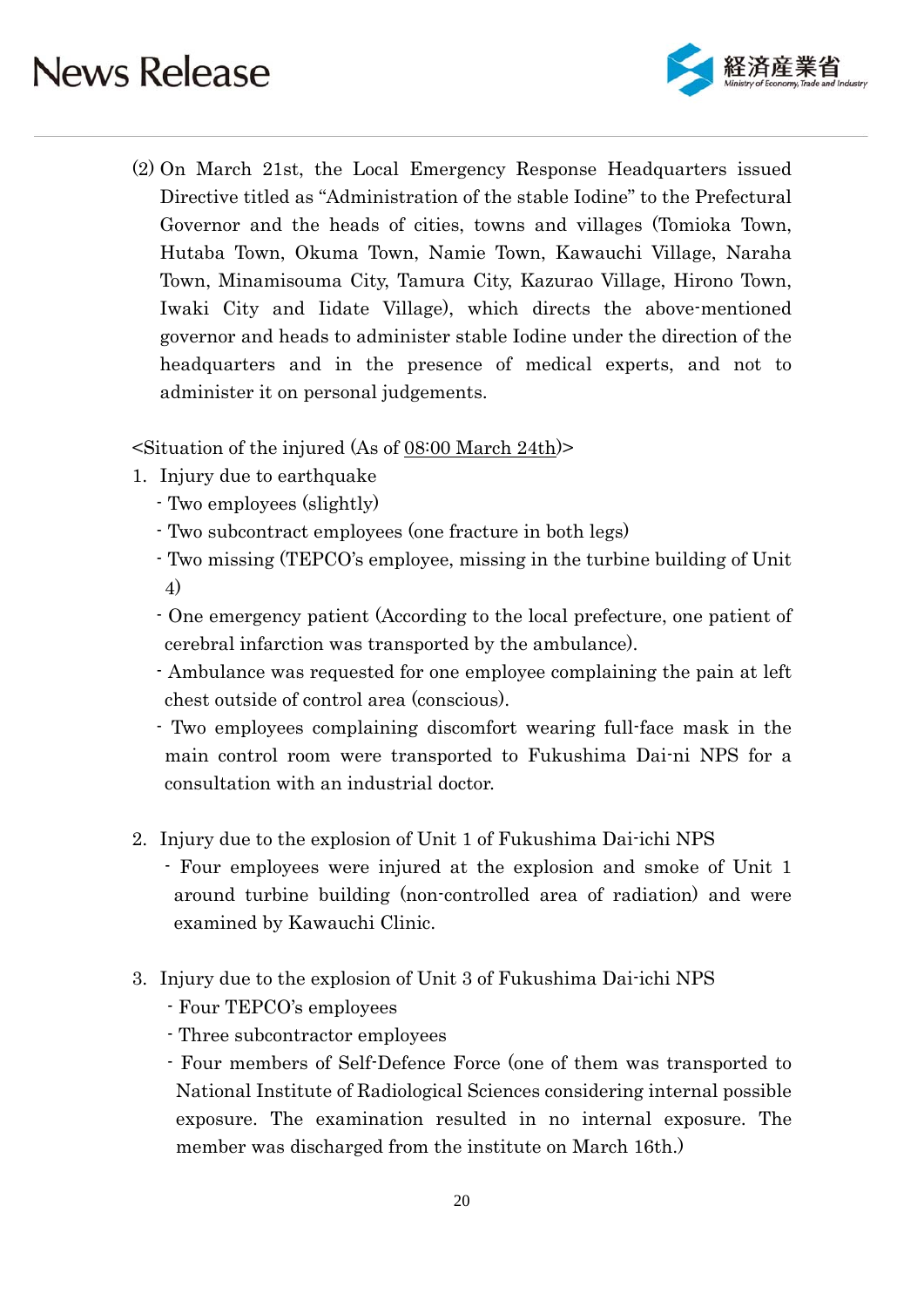

### 4. Other injuries

- A person who visited the clinic in Fukushima Dai-ni NPS from a transformer sub-station, claiming of a stomach ache, was transported to a clinic in Iwaki City, because the person was not contaminated.

#### <Situation of resident evacuation (As of 08:00 March 24th)>

At 11:00 March 15th, Prime Minister directed in-house stay to the residents in the area from 20 km to 30 km radius from Fukushima Dai-ichi NPS. The directive was conveyed to Fukushima Prefecture and related municipalities.

Regarding the evacuation as far as 20-km from Fukushima Dai-ichi NPS and 10-km from Fukushima Dai-ni NPS, necessary measures have already been taken.

- ・ The in-house stay in the area from 20 km to 30 km from Fukushima Dai-ichi NPS is made fully known to the residents concerned.
- ・Cooperating with Fukushima Prefecture, livelihood support to the residents in the in-house stay area are implemented.

<Directive regarding foods and drinks>

On March 21st, Directive from the Head of Government Nuclear Emergency Response Headquarters to the Prefectural Governors of Fukushima, Ibaraki, Tochigi and Gunma was issued, which directs above-mentioned governors to issue a request to relevant businesses and people to suspend shipment of the following products (①, ②) for the time being.

 Spinach and Kakina (a green vegetable) produced in Fukushima, Ibaraki, Tochigi and Gunma Prefectures

Raw milk produced in Fukushima Prefecture

<Directive regarding the ventilation when using heating equipments in the aria of indoor evacuation >

On March 21st, Directive titled as "Ventilation for using heating equipments within the in-house evacuation zone" from the Head of Local Emergency Response Headquarters to the Prefectural Governor and the